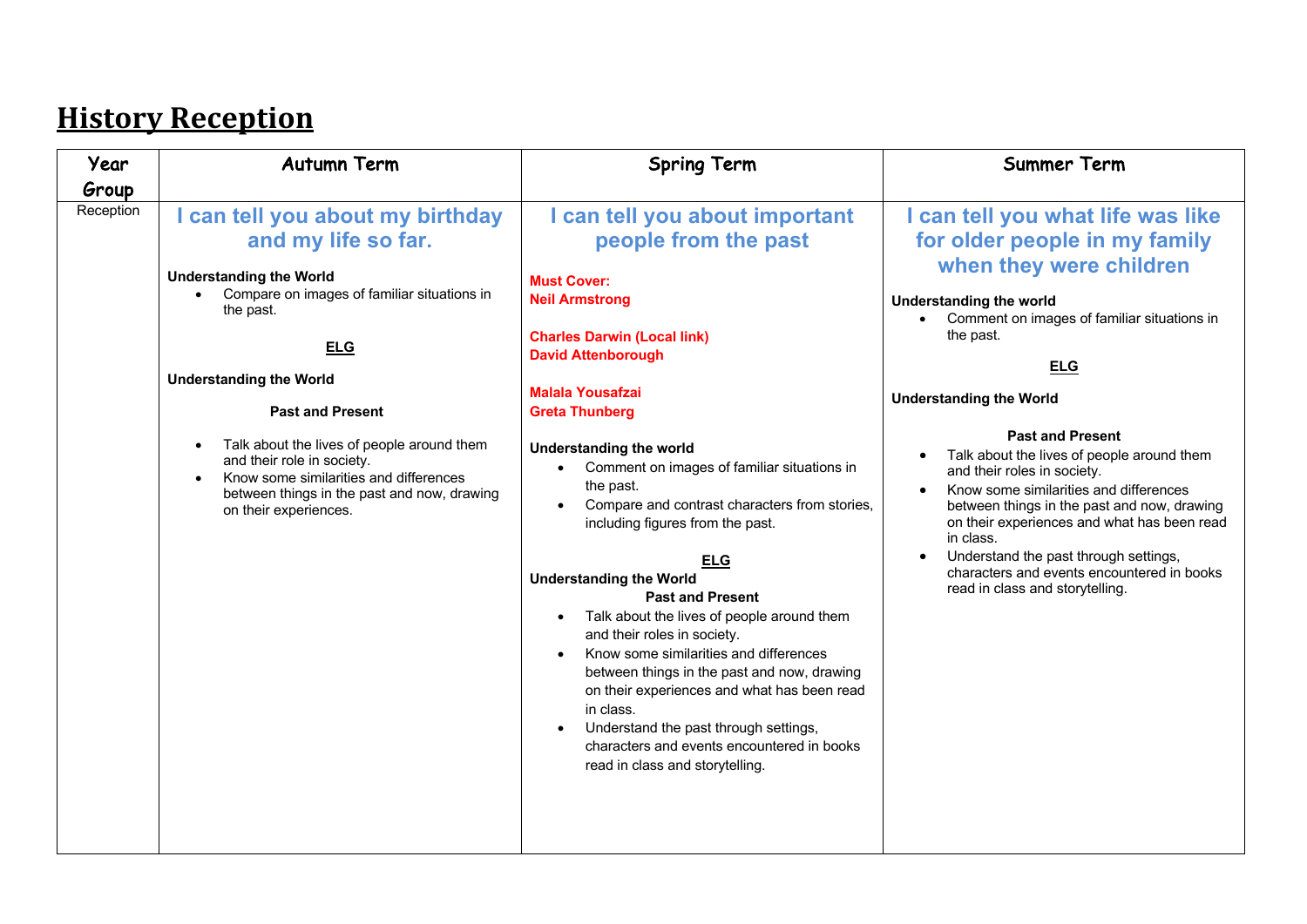### **Vocabulary**

Now; then; forwards; backwards; similarity; difference; time; story, men, women, children, people; photographs; history; historian; human; image; Source; British; generations; equality, memory; past; time; present; artefact; world; discover; handle; photographs; Britain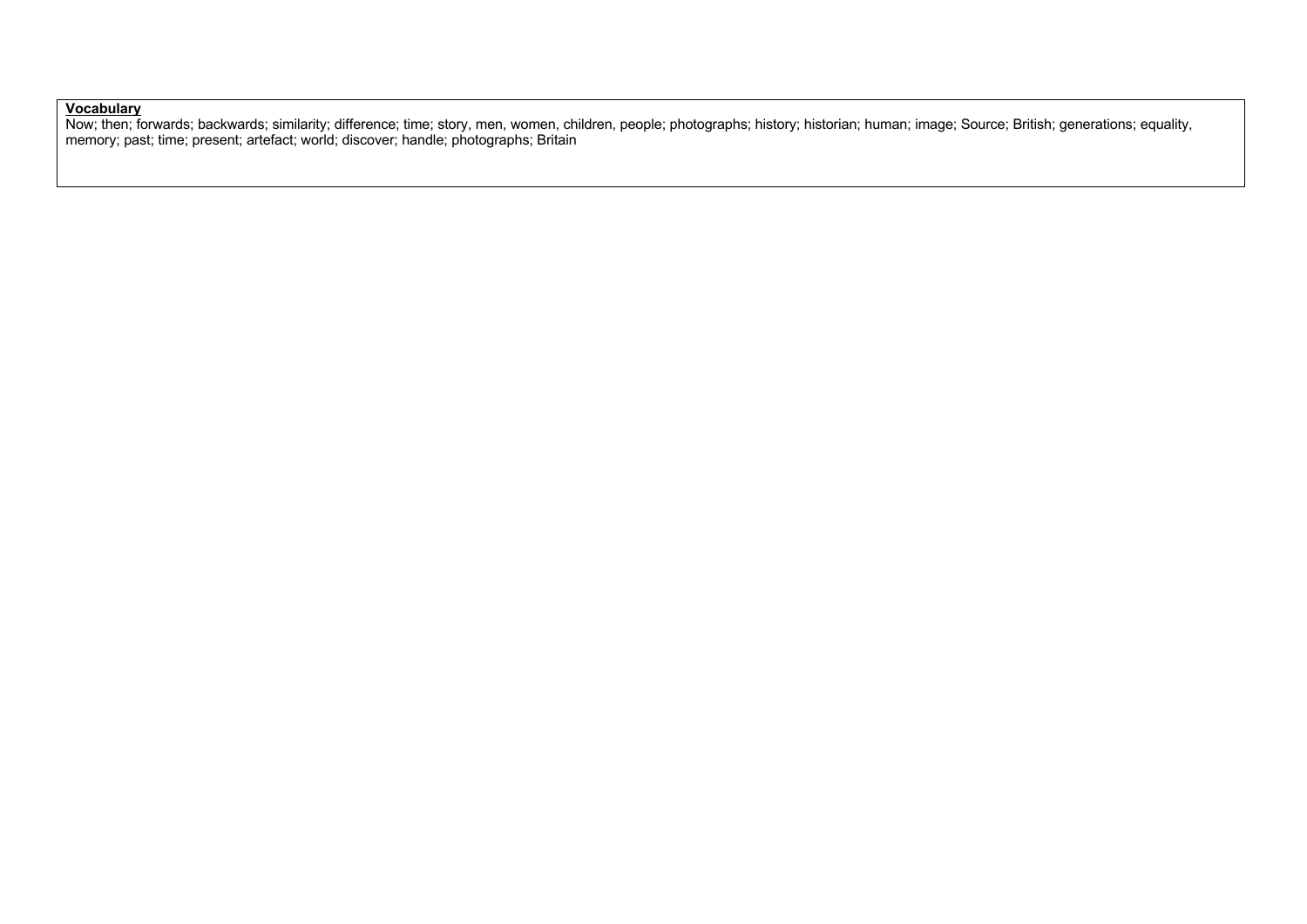|        | <b>Autumn</b>                                                                                                                                                                                                                                                                                                                                                                                                                                                                                                                                                                                                                              | <b>Spring</b>                                                                                                                                                                                                                                                                                                                                                                               | <b>Summer</b>                                                                                                                                                                                                                                                                                                                                                                                                                                                                                                                                                                                                                                                                                                                           |
|--------|--------------------------------------------------------------------------------------------------------------------------------------------------------------------------------------------------------------------------------------------------------------------------------------------------------------------------------------------------------------------------------------------------------------------------------------------------------------------------------------------------------------------------------------------------------------------------------------------------------------------------------------------|---------------------------------------------------------------------------------------------------------------------------------------------------------------------------------------------------------------------------------------------------------------------------------------------------------------------------------------------------------------------------------------------|-----------------------------------------------------------------------------------------------------------------------------------------------------------------------------------------------------------------------------------------------------------------------------------------------------------------------------------------------------------------------------------------------------------------------------------------------------------------------------------------------------------------------------------------------------------------------------------------------------------------------------------------------------------------------------------------------------------------------------------------|
| Year 1 | can tell you about significant<br>inventors                                                                                                                                                                                                                                                                                                                                                                                                                                                                                                                                                                                                | I can talk about the impact of The<br><b>Great Fire of London and</b>                                                                                                                                                                                                                                                                                                                       | I can tell you how seaside<br>holidays have changed                                                                                                                                                                                                                                                                                                                                                                                                                                                                                                                                                                                                                                                                                     |
|        | To understand where the people and events<br>$\bullet$<br>they study about fit into the chronological<br>framework.<br>To identify similarities and differences<br>$\bullet$<br>between ways of life in different periods.                                                                                                                                                                                                                                                                                                                                                                                                                 | compare it to The Great Fire of<br><b>Nantwich</b><br>To understand where the people and events<br>they study about fit into the chronological<br>framework.                                                                                                                                                                                                                                | To understand where the people and events<br>they study about fit into the chronological<br>framework.<br>To identify similarities and differences<br>between ways of life in different periods.                                                                                                                                                                                                                                                                                                                                                                                                                                                                                                                                        |
|        | To ask questions about events which are<br>$\bullet$<br>relevant and develop their understanding.<br>To answer questions about events by<br>selecting specific parts of stories/sources to<br>show their understanding.                                                                                                                                                                                                                                                                                                                                                                                                                    | To identify similarities and differences<br>between ways of life in different periods.<br>To ask questions about events which are<br>relevant and develop their understanding.                                                                                                                                                                                                              | To understand some of the ways in which we<br>find out about the past.<br>To identify different ways in which the past is<br>represented                                                                                                                                                                                                                                                                                                                                                                                                                                                                                                                                                                                                |
|        | To understand some of the ways in which we<br>$\bullet$<br>find out about the past.                                                                                                                                                                                                                                                                                                                                                                                                                                                                                                                                                        | To answer questions about events by<br>selecting specific parts of stories/sources to<br>show their understanding.                                                                                                                                                                                                                                                                          | To learn about changes within living memory.<br>Where appropriate, these should be used to<br>reveal aspects of change in national life.                                                                                                                                                                                                                                                                                                                                                                                                                                                                                                                                                                                                |
|        | To learn about changes within living memory.<br>$\bullet$<br>Where appropriate, these should be used to<br>reveal aspects of change in national life.<br>To learn about events beyond living memory<br>$\bullet$<br>that are significant nationally or globally [for<br>example, the Great Fire of London, the first<br>aero plane flight or events commemorated<br>through festivals or anniversaries].<br>To learn about the lives of significant<br>$\bullet$<br>individuals in the past who have contributed to<br>national and international achievements.<br>Some should be used to compare aspects of<br>life in different periods. | To understand some of the ways in which we<br>find out about the past.<br>To identify different ways in which the past is<br>represented<br>To learn about events beyond living memory<br>$\bullet$<br>that are significant nationally or globally [for<br>example, the Great Fire of London, the first<br>aero plane flight or events commemorated<br>through festivals or anniversaries]. | <b>Key Questions to consider when planning</b><br>How do seaside holidays today compare to those in the<br>1960s and Victorian times?<br>Do children know how to compare and contrast seaside<br>holidays in the 1960's and Victorian times with those of<br>today, identifying and describing similarities (continuity)<br>and difference they observe (change)?<br>Do children know how to describe, collate and<br>compare and contrast the memories of adults who lived<br>in the 1960s by gathering primary evidence from<br>interviews (oral histories)?<br>Do pupils understand which parts of the year key<br>holidays take place?<br>Can pupils identify features associated with seaside<br>holidays in the past and present? |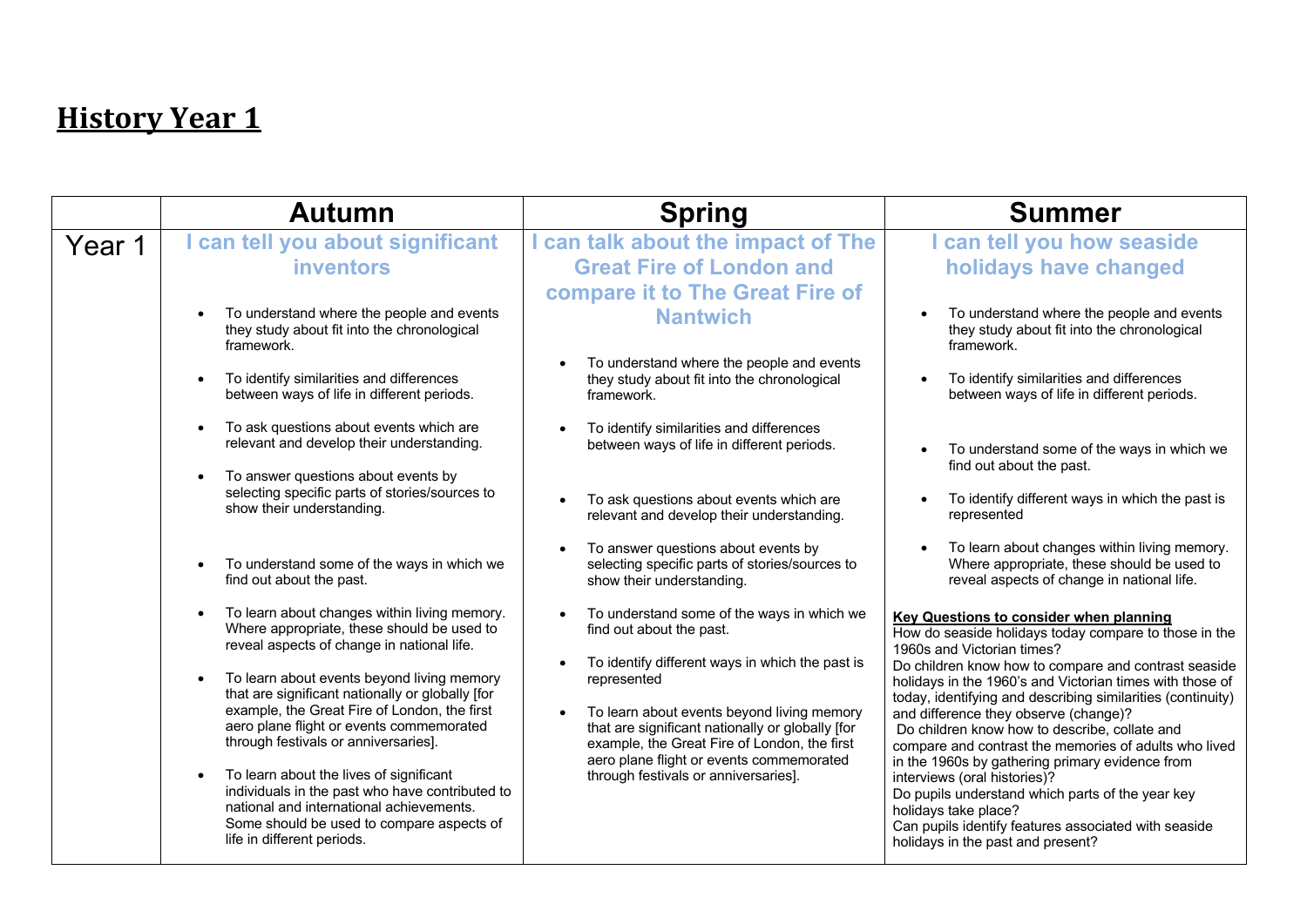| To learn about significant events, people and<br>places in their own locality.<br><b>Key Questions to consider when planning</b><br>What does it take to be a great inventor?                                                                                                                                                                                                                                               | To learn about significant events, people and<br>places in their own locality.                                                                                                                                                                                                                                            | Can pupils distinguish between holidays in the more<br>recent and more distant past?<br>Can pupils sort information into categories that<br>distinguish the present from the past? |
|-----------------------------------------------------------------------------------------------------------------------------------------------------------------------------------------------------------------------------------------------------------------------------------------------------------------------------------------------------------------------------------------------------------------------------|---------------------------------------------------------------------------------------------------------------------------------------------------------------------------------------------------------------------------------------------------------------------------------------------------------------------------|------------------------------------------------------------------------------------------------------------------------------------------------------------------------------------|
| Do children know the chronological order in which key<br>inventors lived?<br>Do children know the main motives of the inventors?<br>Can you describe what they achieved?<br>Do children know what Tim Berners-Lee invented in<br>1989 and suggest reasons to explain how this affected<br>aspects of life since then?<br>Do children know how to recognise, describe and<br>explain how they can use Wi-Fi-enabled toys and | <b>Key Questions to consider when planning</b><br>How did the Great Fire of Nantwich affect the people of<br>Nantwich?<br>How did the Great Fire of London affect the people of<br>Britain?<br>How can we find out about The Great Fire of<br>London/Nantwich?<br>What was the impact of the Great Fire of London for all | Speculating<br>What do I know about this person? Why did this<br>happen?<br>Describing<br>What can you see?<br>Explaining                                                          |
| games safely and securely?<br>Do children know about the impact of technology?                                                                                                                                                                                                                                                                                                                                              | people in society?<br>Can you explain the context of Britain before and after<br>the fire?                                                                                                                                                                                                                                | Why did this happen?<br>Predicting<br>How was the artefact used?                                                                                                                   |
| Speculating<br>What do I know about this person? Why did this<br>happen?                                                                                                                                                                                                                                                                                                                                                    | What was life like in 1666 and how were the lives of the<br>rich and poor different in the city of London?<br>How did life change in Britain following The Great Fire<br>of London?                                                                                                                                       | Responding<br>How would it have felt to be there?                                                                                                                                  |
| Describing<br>What can you see?                                                                                                                                                                                                                                                                                                                                                                                             | Why was St Pauls's cathedral significant?<br>What does Charles II's actions during the fire tell us<br>about his leadership?                                                                                                                                                                                              | <b>Vocabulary</b><br>historian, decade, century, millennium.                                                                                                                       |
| Explaining<br>Why did this happen?                                                                                                                                                                                                                                                                                                                                                                                          | Do children know the causes and effects of the Great<br>Fire of London 1666?                                                                                                                                                                                                                                              | Fieldwork/Enrichment?                                                                                                                                                              |
| Predicting<br>How was the artefact used?                                                                                                                                                                                                                                                                                                                                                                                    | Speculating<br>What do I know about this person? Why did this<br>happen?                                                                                                                                                                                                                                                  | Recreate a British holiday/day out.<br><b>History Domains</b>                                                                                                                      |
| Responding<br>How would it have felt to be there?                                                                                                                                                                                                                                                                                                                                                                           | Describing<br>What can you see?                                                                                                                                                                                                                                                                                           | Chronology<br>$\bullet$<br><b>Advancement of Technology</b>                                                                                                                        |
| Vocabulary<br>inventor, historian, decade, century, millennium, World<br>Wide Web (WWF), interactive, social networking,<br>primary evidence.                                                                                                                                                                                                                                                                               | Explaining<br>Why did this happen?<br>Predicting                                                                                                                                                                                                                                                                          |                                                                                                                                                                                    |
| Fieldwork/Enrichment?<br>Dragons Den - link to D/T                                                                                                                                                                                                                                                                                                                                                                          | How was the artefact used?<br>Responding<br>How would it have felt to be there?                                                                                                                                                                                                                                           |                                                                                                                                                                                    |
| <b>History Domains</b><br>Chronology<br>Significant people from the past<br>Significant events from the past                                                                                                                                                                                                                                                                                                                | Vocabulary                                                                                                                                                                                                                                                                                                                |                                                                                                                                                                                    |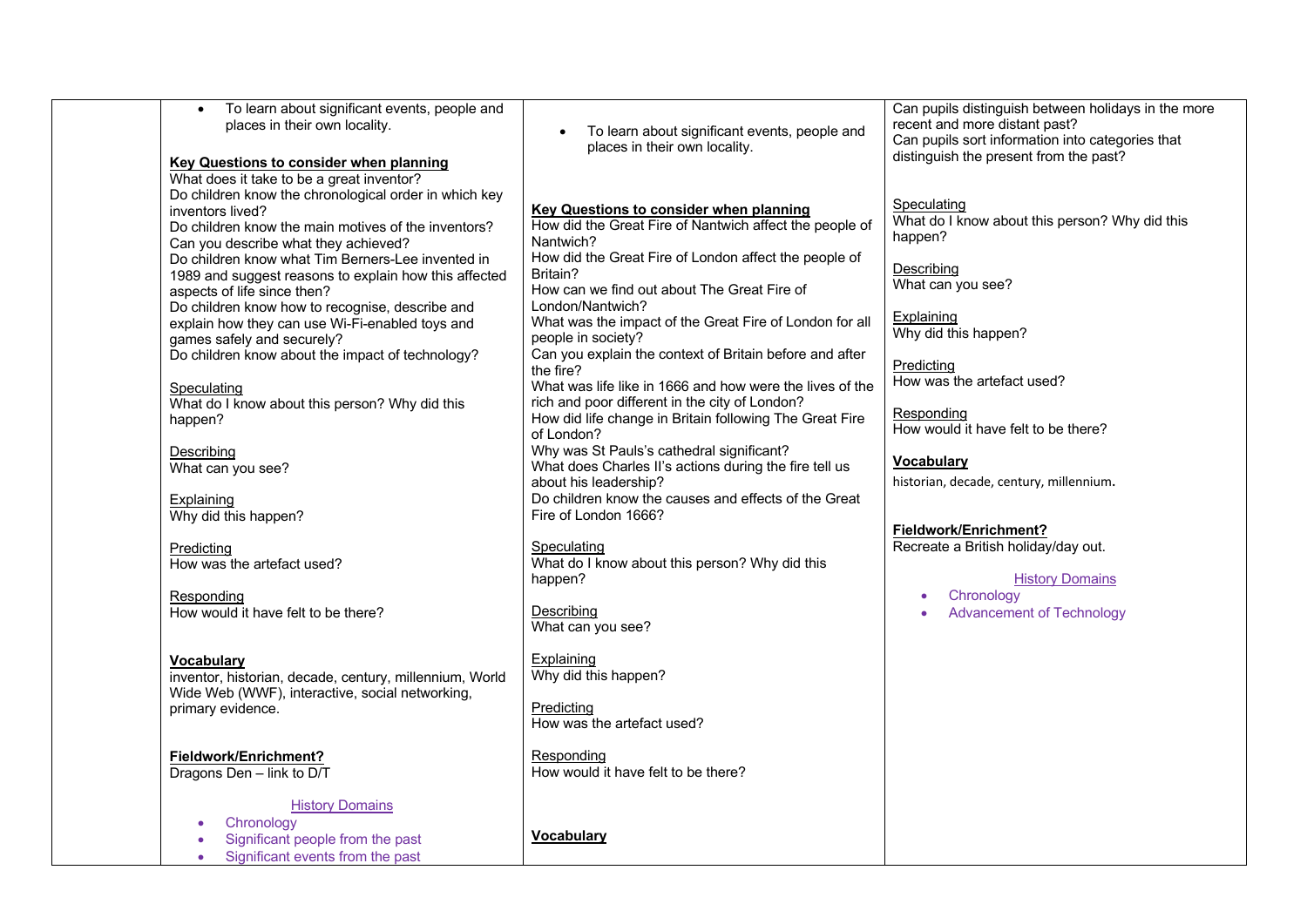| <b>Advancement of Technology</b> | Fire; street; city; king; diary; bakery; River Thames;<br>ship, thatched roof; fire posts; gun powder; extinguish;<br>rebuild; capital; cathedral; stone; plague; country;<br>douse; monarchy; fire hook; architect. |  |
|----------------------------------|----------------------------------------------------------------------------------------------------------------------------------------------------------------------------------------------------------------------|--|
|                                  | Fieldwork/Enrichment?<br>Nantwich Museum                                                                                                                                                                             |  |
|                                  | <b>History Domains</b><br>Chronology<br>Significant people from the past<br>Significant events from the past<br><b>Local study</b><br><b>Advancement of Technology</b>                                               |  |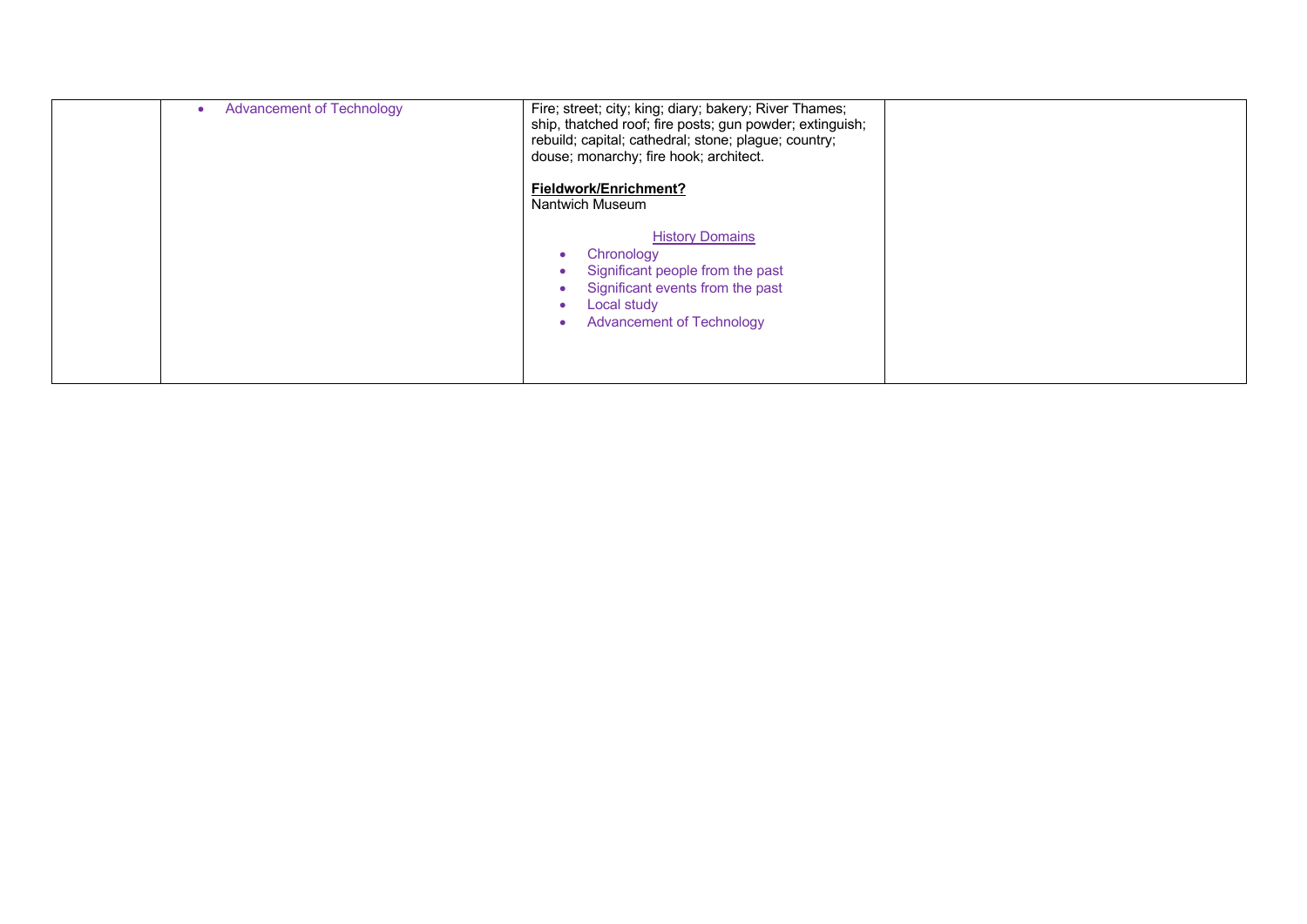| <b>Year 2</b> | I can tell you about why we                                                                                                                                                                                                                                                                                                                                                                                                                                                                                                                                                                                                                                                                                                                                                                                                                                                                                                                                                                                                        |                                                                                                                                                                                                                                                                                                                                                                                                                                                                                                                                                                                                                                                                                                                                                                                                                                                                                                                                                                                                                                                                                                                                                                                                               | <b>Summer</b>                                                                                                                                                                                                                                                                                                                                                                                                                                                                                                                                                                                                                                                                                                                                                                                                                                                                                                                                                                                                                                                                                     |
|---------------|------------------------------------------------------------------------------------------------------------------------------------------------------------------------------------------------------------------------------------------------------------------------------------------------------------------------------------------------------------------------------------------------------------------------------------------------------------------------------------------------------------------------------------------------------------------------------------------------------------------------------------------------------------------------------------------------------------------------------------------------------------------------------------------------------------------------------------------------------------------------------------------------------------------------------------------------------------------------------------------------------------------------------------|---------------------------------------------------------------------------------------------------------------------------------------------------------------------------------------------------------------------------------------------------------------------------------------------------------------------------------------------------------------------------------------------------------------------------------------------------------------------------------------------------------------------------------------------------------------------------------------------------------------------------------------------------------------------------------------------------------------------------------------------------------------------------------------------------------------------------------------------------------------------------------------------------------------------------------------------------------------------------------------------------------------------------------------------------------------------------------------------------------------------------------------------------------------------------------------------------------------|---------------------------------------------------------------------------------------------------------------------------------------------------------------------------------------------------------------------------------------------------------------------------------------------------------------------------------------------------------------------------------------------------------------------------------------------------------------------------------------------------------------------------------------------------------------------------------------------------------------------------------------------------------------------------------------------------------------------------------------------------------------------------------------------------------------------------------------------------------------------------------------------------------------------------------------------------------------------------------------------------------------------------------------------------------------------------------------------------|
|               | remember<br>To understand where the people and events they<br>study about fit into the chronological framework.<br>To identify similarities and differences between<br>ways of life in different periods.<br>To ask questions about events which are relevant<br>and develop their understanding.<br>To answer questions about events by selecting<br>specific parts of stories/sources to show their<br>understanding.<br>To understand some of the ways in which we find<br>out about the past.<br>To identify different ways in which the past is<br>represented<br>To learn about events beyond living memory that<br>are significant nationally or globally. (Gunpowder<br>plot, remembrance day and world war I)<br>To learn about significant events, people and<br>places in their own locality. (Coronation train and<br>local war memorials)<br><b>Must Cover:</b><br>The Gunpowder Plot<br>The Coronation Train (Local link)<br><b>Remembrance Day</b><br>World War I<br><b>Key Questions to consider when planning</b> | can tell you about The Battle of<br><b>Hastings and where and why</b><br>castles were built<br>To understand where the people and events they<br>study about fit into the chronological framework.<br>To identify similarities and differences between<br>ways of life in different periods.<br>To ask questions about events which are relevant<br>and develop their understanding.<br>To answer questions about events by selecting<br>specific parts of stories/sources to show their<br>understanding.<br>To understand some of the ways in which we find<br>out about the past.<br>To identify different ways in which the past is<br>represented<br>To learn about changes beyond living memory that<br>are significant nationally or globally.<br>To learn about the lives of significant individuals in<br>the past who have contributed to national and<br>international achievements. Some should be used<br>to compare aspects of life in different periods.<br>Key Questions to consider when planning<br>Do children know how to identify different ways in which the<br>past is represented, such as Bayeux tapestry, paintings?<br>Do the children know who the four contenders for the throne | I can tell you about the queens<br>of England<br>To understand where the people and events they<br>study about fit into the chronological framework.<br>To identify similarities and differences between<br>ways of life in different periods.<br>To ask questions about events which are relevant<br>and develop their understanding.<br>To answer questions about events by selecting<br>specific parts of stories/sources to show their<br>understanding.<br>To understand some of the ways in which we find<br>out about the past.<br>To identify different ways in which the past is<br>represented<br>To learn about changes within living memory.<br>Where appropriate, these should be used to reveal<br>aspects of change to national life.<br>To learn about events beyond living memory that<br>are significant nationally or globally.<br>To learn about the lives of significant individuals in<br>the past who have contributed to national and<br>international achievements.<br>To learn about significant events, people and<br>places in their own locality. (Princess Margaret |
|               | <b>The Gunpowder Plot</b><br>Can the children give reasons why the Gunpowder Plot may<br>have been a conspiracy?<br>What event is remembered when we celebrate Bonfire<br>Night?                                                                                                                                                                                                                                                                                                                                                                                                                                                                                                                                                                                                                                                                                                                                                                                                                                                   | were in 1066? And what were the good and bad qualities of<br>each contender?<br>Why did William win? Can the children rank the reasons in<br>order of importance?<br>Who should be King?                                                                                                                                                                                                                                                                                                                                                                                                                                                                                                                                                                                                                                                                                                                                                                                                                                                                                                                                                                                                                      | opening the school)<br><b>Must Cover:</b>                                                                                                                                                                                                                                                                                                                                                                                                                                                                                                                                                                                                                                                                                                                                                                                                                                                                                                                                                                                                                                                         |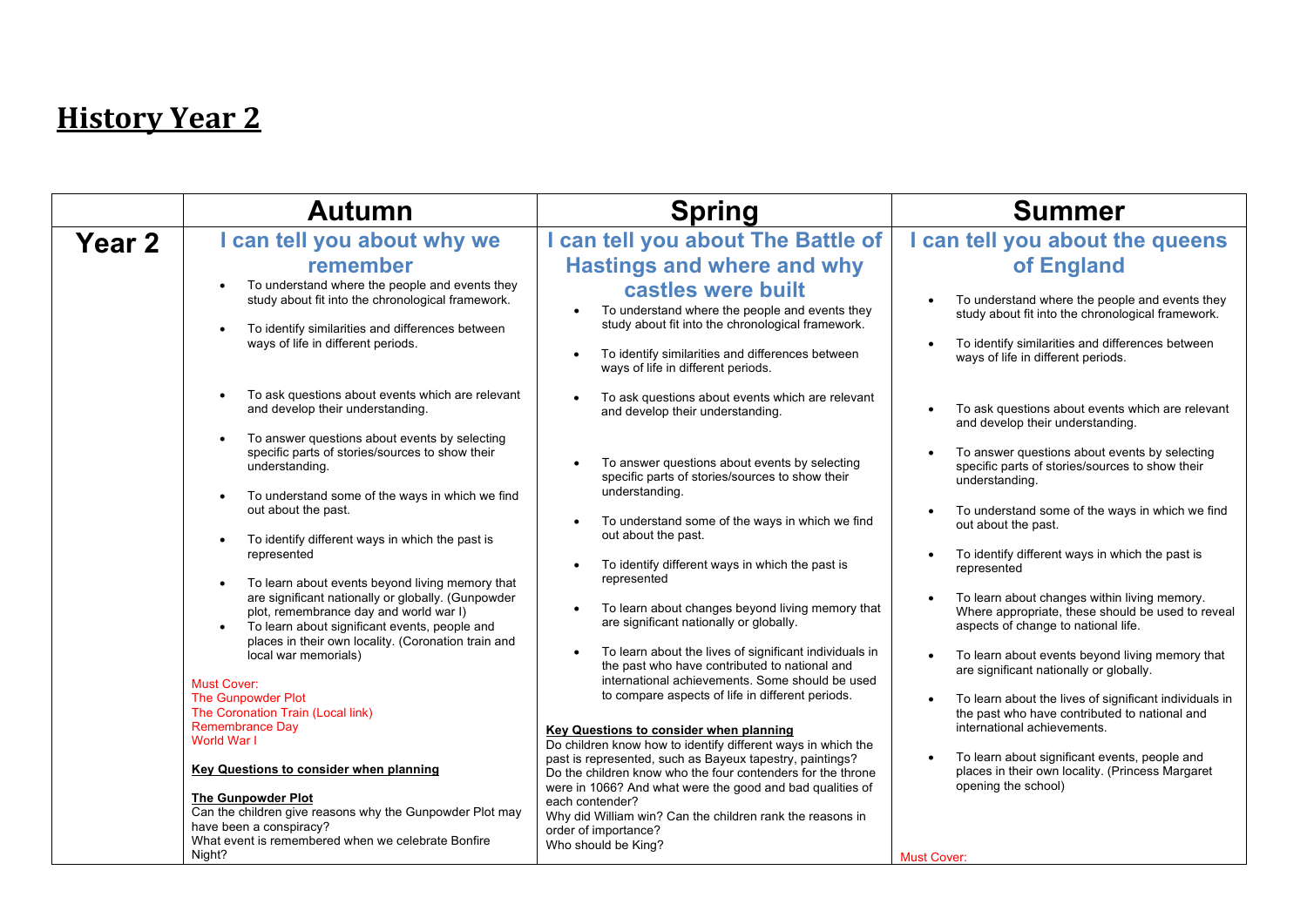| Why were the Catholics upset with James I?                  | Can the children explain why Harold faced a dilemma after  | Queen Elizabeth I                                                |
|-------------------------------------------------------------|------------------------------------------------------------|------------------------------------------------------------------|
| Do the children know that both Catholics and Puritans were  | winning at Stamford Bridge?                                | Queen Victoria                                                   |
| upset with James?                                           | Should Harold have waited?                                 | <b>Queen Elizabeth II</b>                                        |
| Do the children know what the Catholics hoped to achieve    | Do the children understand the strengths and weaknesses of |                                                                  |
| with the plot?                                              | both sides before the Battle of Hastings?                  | Key Questions to consider when planning                          |
|                                                             |                                                            | Do children know some of the ways in which historians divide     |
| <b>World War I and Remembrance Day</b>                      | Speculating                                                | up time such as BC and AD and decades and suggest                |
| Why do we wear poppies?                                     | What do I know about this person? Why did this happen?     |                                                                  |
| Can the children explain why we have a remembrance          |                                                            | reasons for doing this?                                          |
| service?                                                    | Describing                                                 | Do children know how to compare, contrast and sequence           |
| What happens at a remembrance service?                      | What can you see?                                          | historical events to create a simple timeline of British history |
| What was life like in the trenches?                         |                                                            | and a personal timeline of their life to date?                   |
| Do the children know when The First World war started and   | Explaining                                                 | Do children know how the impact of key individuals fit into a    |
| ended?                                                      | Why did this happen?                                       | broad chronological framework?                                   |
| Do children know the difference between primary and         |                                                            | Do children know the difference between primary and              |
| secondary historical evidence?                              | Predicting                                                 | secondary historical evidence?                                   |
| Can the children explain what a war memorial is and who is  | How was the artefact used?                                 | Do children know how to compare and contrast the                 |
| remembered?                                                 |                                                            | trustworthiness of pieces of primary and secondary               |
| Can the children identify a famous war memorial? And        | Responding                                                 | evidence?                                                        |
| understand that there are different types?                  | How would it have felt to be there?                        | Do the children know why it is important that the monarch        |
|                                                             |                                                            | has children?                                                    |
| Speculating                                                 | Vocabulary                                                 | Do the children recognize that the queen reigned for a long      |
| What do I know about this person? Why did this happen?      | Witenagemont, Housecarls, Fryds, Shield wall,              | time?                                                            |
|                                                             |                                                            | Can the pupils name some events during the reigns of             |
| Describing                                                  | Fieldwork/Enrichment?                                      | Elizabeth I, Victoria and Elizabeth II?                          |
| What can you see?                                           | <b>Stafford Castle</b>                                     | Can pupils identify problems faced during Elizabeth's reign?     |
|                                                             |                                                            | Do pupils recognize the importance of the Industrial             |
| Explaining                                                  | <b>History Domains</b>                                     | Revolution and how it changed lives?                             |
| Why did this happen?                                        |                                                            |                                                                  |
|                                                             | Chronology<br>٠                                            | Speculating                                                      |
| Predicting                                                  | Significant people from the past<br>$\bullet$              | What do I know about this person? Why did this happen?           |
| How was the artefact used?                                  | Significant events from the past<br>٠                      |                                                                  |
|                                                             | <b>Advancement of Technology</b><br>$\bullet$              | Describing                                                       |
|                                                             | Wars and conflict                                          | What can you see?                                                |
| Responding<br>How would it have felt to be there?           |                                                            |                                                                  |
|                                                             |                                                            | Explaining                                                       |
|                                                             |                                                            | Why did this happen?                                             |
| <b>Vocabulary</b>                                           |                                                            |                                                                  |
|                                                             |                                                            | Predicting                                                       |
| <b>Gunpowder Plot</b>                                       |                                                            | How was the artefact used?                                       |
| Divine right; Treason; Catholic; Protestant; Protestantism; |                                                            |                                                                  |
| Puritan; Hanged, drawn and quartered                        |                                                            | Responding                                                       |
|                                                             |                                                            | How would it have felt to be there?                              |
| World War I and Remembrance Day                             |                                                            |                                                                  |
| The Great War, Armistice, Ally, Trench, last post, Western  |                                                            | Vocabulary                                                       |
| Front, cenotaph, Thiepval, Menin Gate                       |                                                            | Protestant; Catholic; Puritan; Enclosure; Hellburners;           |
|                                                             |                                                            | Privateer                                                        |
|                                                             |                                                            |                                                                  |
| Fieldwork/Enrichment?                                       |                                                            | Fieldwork/Enrichment?                                            |
| Apedale - trench                                            |                                                            | Drama/role play                                                  |
| Cannock chase – trench /WWI (outdoor education centre)      |                                                            | Craft opportunities – making crowns and portraits.               |
|                                                             |                                                            |                                                                  |
|                                                             |                                                            | <b>History Domains</b>                                           |

• Chronology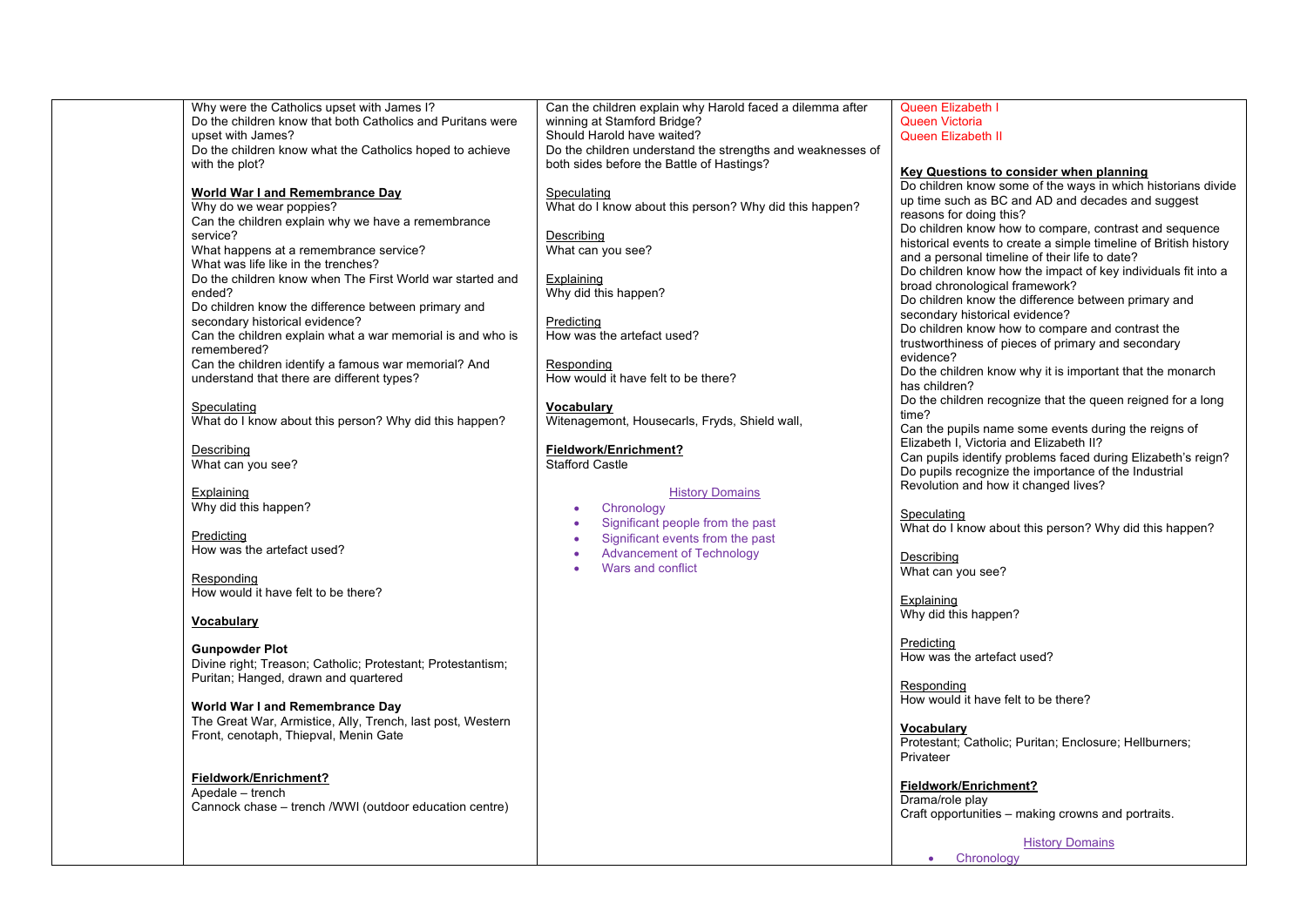| <b>History Domains</b><br>Chronology<br>Significant people from the past<br>Significant events from the past<br>Local study<br><b>Advancement of Technology</b><br>Wars and conflict |  | Significant people from the past<br>Significant events from the past<br><b>Advancement of Technology</b><br>Wars and conflict |
|--------------------------------------------------------------------------------------------------------------------------------------------------------------------------------------|--|-------------------------------------------------------------------------------------------------------------------------------|
|--------------------------------------------------------------------------------------------------------------------------------------------------------------------------------------|--|-------------------------------------------------------------------------------------------------------------------------------|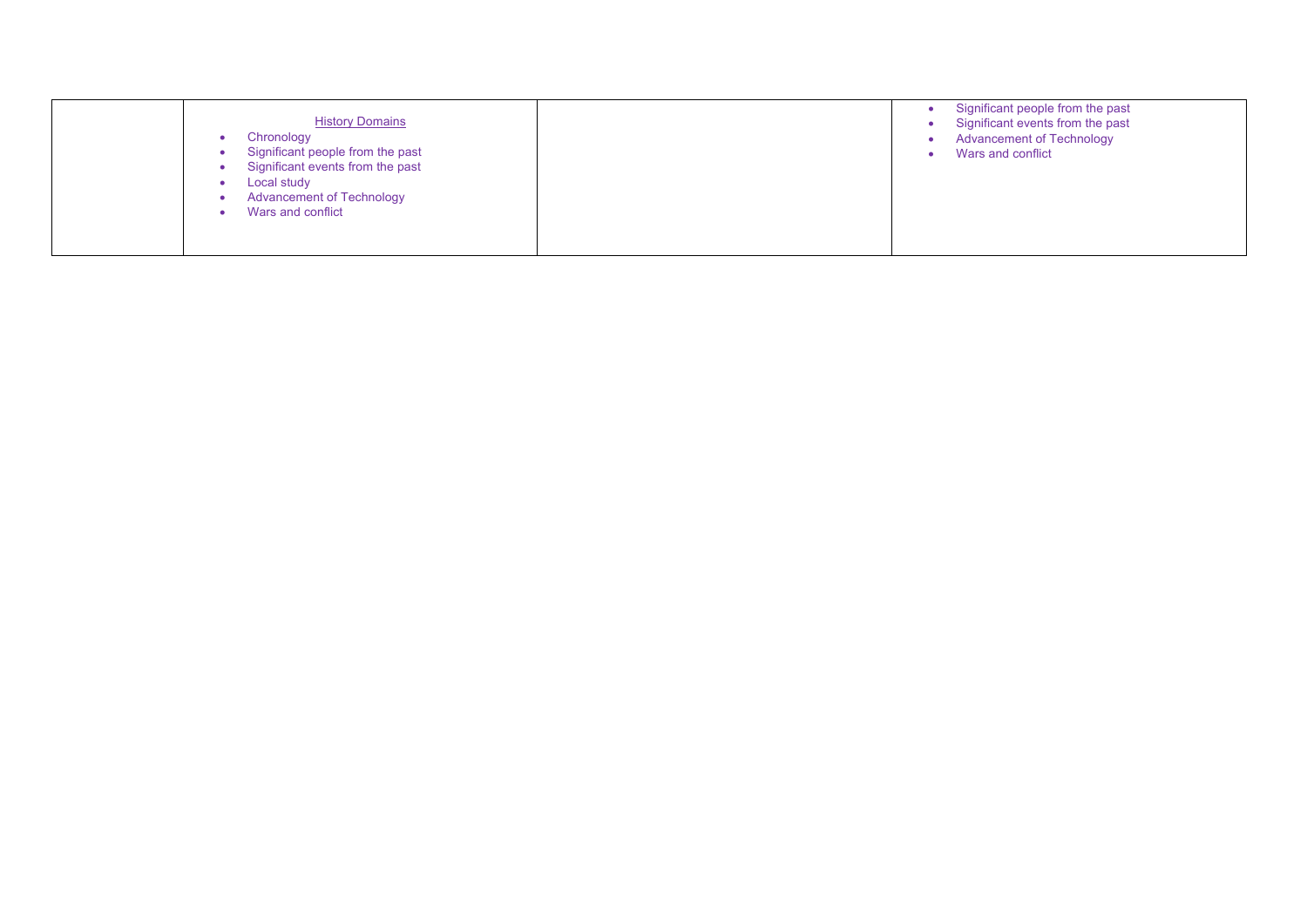| Year Group | <b>Autumn Term</b>                                                                                                | <b>Spring Term</b> | <b>Summer Term</b>                                                                                                                                                      |
|------------|-------------------------------------------------------------------------------------------------------------------|--------------------|-------------------------------------------------------------------------------------------------------------------------------------------------------------------------|
| Year 3     | I can tell you about changes in Britain through the<br><b>Stone Age and Bronze Age</b>                            |                    | I can tell you about the Roman occupation of Britain                                                                                                                    |
|            | I can tell you about changes in Britain from the                                                                  |                    | <b>National Curriculum</b>                                                                                                                                              |
|            | Bronze Age to the Iron Age                                                                                        |                    | To develop a chronologically secure knowledge of                                                                                                                        |
|            | <b>National Curriculum</b>                                                                                        |                    | British, local and world history.                                                                                                                                       |
|            | To develop a chronologically secure knowledge of<br>British, local and world history.                             |                    | To address historically valid questions about<br>change, cause, similarity, difference and<br>significance.                                                             |
|            | To address historically valid questions about<br>change, cause, similarity, difference and<br>significance.       |                    | To devise historically valid questions about<br>change, cause, similarity, difference and<br>significance.                                                              |
|            | To devise historically valid questions about<br>change, cause, similarity, difference and<br>significance.        |                    | To construct informed responses that involve<br>selection and organization of relevant historical<br>information.                                                       |
|            | To construct informed responses that involve<br>selection and organization of relevant historical<br>information. |                    | To understand how knowledge of the past is<br>constructed from a range of sources.                                                                                      |
|            | To understand how knowledge of the past is<br>constructed from a range of sources.                                |                    | The Roman Empire and its impact on Britain.<br>$\bullet$                                                                                                                |
|            |                                                                                                                   |                    | <b>Key Questions to consider when planning</b>                                                                                                                          |
|            | Changes in Britain from the Stone Age to the Iron<br>Age.                                                         |                    | How did the arrival of the Romans change Britain?<br>Do children know who Boudica was and why she fought the<br>Romans when they invaded Britain at the end of the Iron |
|            | <b>Key Questions to consider when planning</b>                                                                    |                    | Age?                                                                                                                                                                    |
|            | <b>Stone Age</b>                                                                                                  |                    | Do children know why Iron Age Britain began in BC and                                                                                                                   |
|            | How did the lives of Britons change during the Stone Age?<br>Do children know that the Stone Age is a period of   |                    | ended in AD?<br>Do children know when Britain was invaded by the                                                                                                        |
|            | prehistory which began when the first modern humans                                                               |                    | Romans?                                                                                                                                                                 |
|            | arrived in Britain between 850,000 and 950,000 years ago                                                          |                    | Do children know why Hadrian's Wall proved necessary for                                                                                                                |
|            | and ended approximately 4,500 years ago with the                                                                  |                    | Emperor Hadrian to order its construction in AD 122?                                                                                                                    |
|            | beginning of the Bronze age?                                                                                      |                    |                                                                                                                                                                         |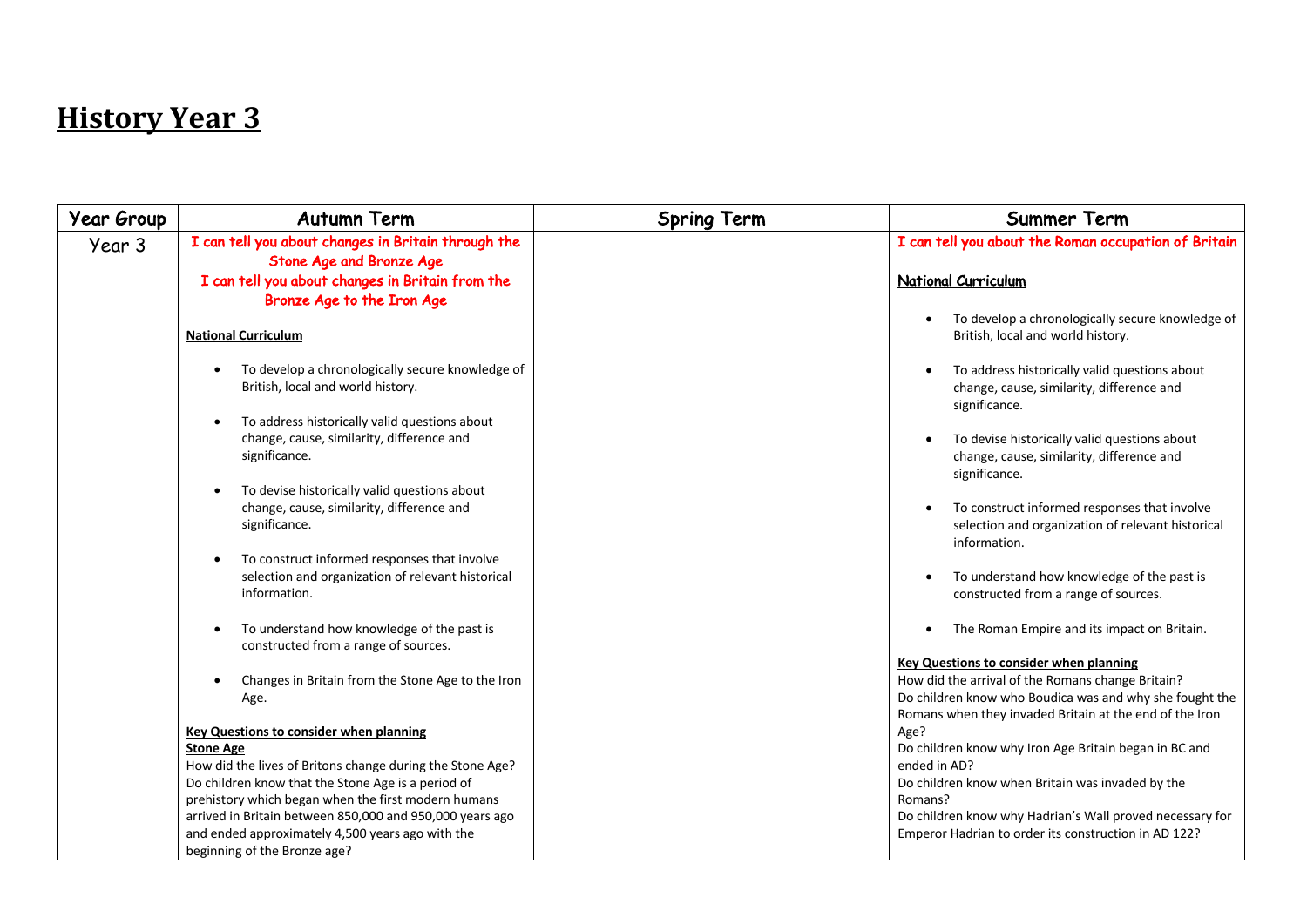Do children know why the Stone Age came to an end about six thousand years ago? Do children know how to use multiple sources (fieldwork, primary and sources) effectively to explain change and reach informed conclusions? Do children know the difference between historical facts (what we know for certain) and historical supposition (assumptions we make about the actions of people and events without certain knowledge or evidence)? Do children understand that archaeologists use a great variety of artefacts, including monuments, to try to understand how ancient Britons lived during the Stone Age?

### **Bronze Age**

Do children know what the secret of the standing stones is? Do children recognise that the likely use of a range of Bronze Age artefacts demonstrate progress in the way the people lived in Britain compared with the Stone Age? Do children know some of the similarities and differences in the way of life of Bronze Age Britons when compared with Stone age Britons?

Do children know some of the way in which Bronze Age monuments are similar to significant monuments either in the local area and/or a monument of global importance? Do children know and understand that the process of smelting bronze from copper and tin heralded the end of the Stone Age in Britain? I**ron Age**

How do artefacts help us to understand the lives of people in Iron Age Britain? Do children know that the Iron Age is the last period of prehistory in Britain? Do children know who Boudica was and why she fought the Romans when they invaded Britain at the end of the Iron Age? Do children know why Iron Age Britain began in BC and ended in AD? Do children know how artefacts help us understand the lives of people in Iron Age Britain? Do children know how to interpret a range of evidence to generate reasons, and then explain, why Iron Age Britain was often a violent time?

Do children know the difference between historical evidence and legends and folklore? Do children know the key features of the layout of typical Roman towns in Britain and explain why historians know so much about how they were designed and built? What do we know about the Roman armies and their influence on the people of the time? Do children know what the content of letters written in the first century tells us about the lives of high -status and wealthy Romans in Britain? How does this compare to the lives of the Picts? Do children know the similarities and differences between the armies of Boudica and the British Roman Governor Paulinus and predict the likely outcome of their battle and justify their decision? Do children know the motives for Emperor Claudius to invade and occupy Britain in AD 43? Do children know about Boudica's physical appearance from primary sources and can make a judgement about the causes and effects of her harsh treatment by the Romans?

### *Speculating*

*What do I know about this person? Why did this happen?*

*Describing What can you see?* 

*Explaining Why did this happen?*

*Predicting How was the artefact used?*

*Responding How would it have felt to be there?*

### **Vocabulary**

Ruling class, bath house, unearthed, battlefield, army, central heating, gladiators, emperor, invasion, defied, testimonials, magistrate, condemned, nobleman, social class, tactics, fortified, commander, looted, ransacked, primary evidence, pacify, Romanisation, interpretations,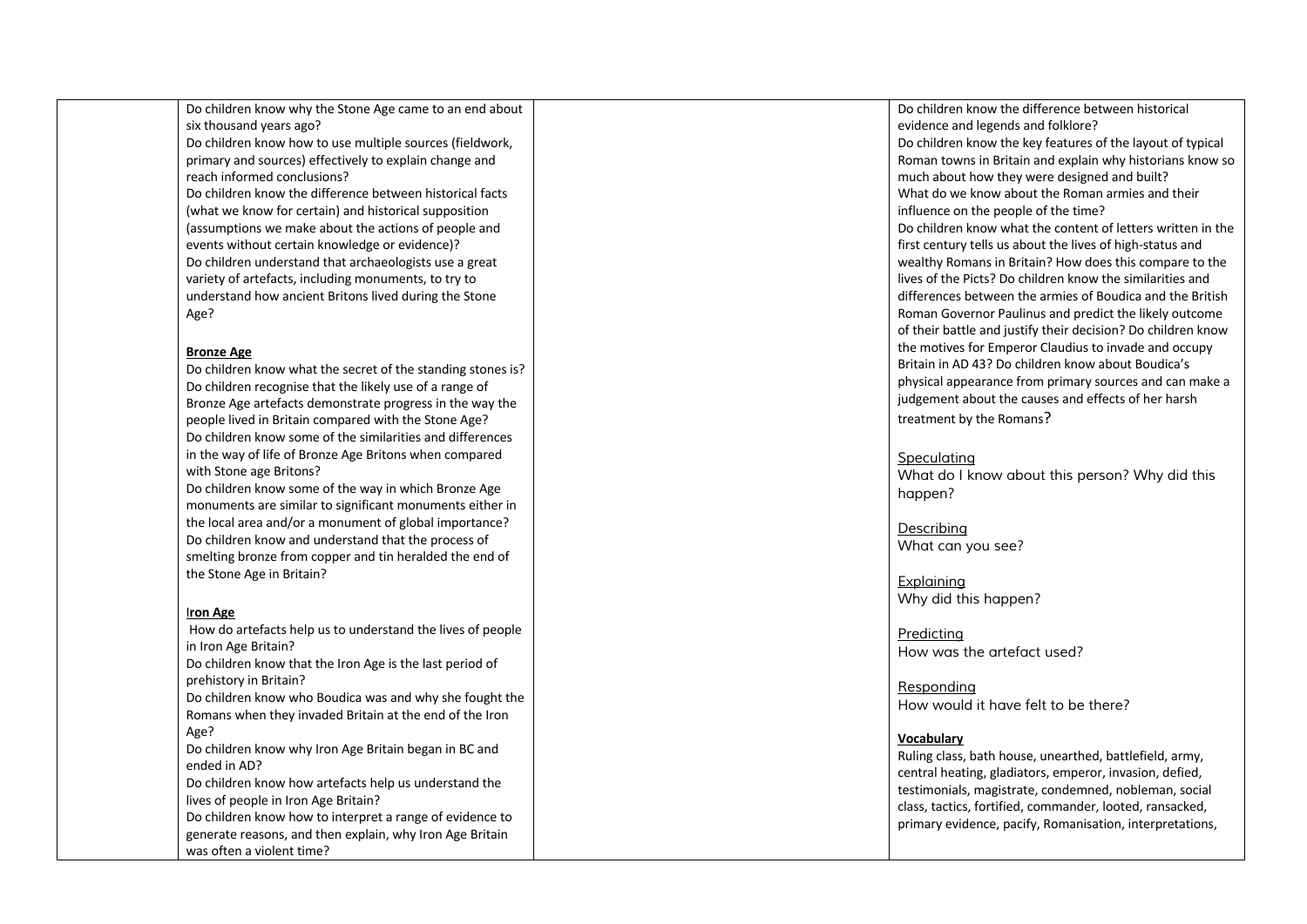| Do children know that the Iron Age is the last period of<br>prehistory in Britain and a time of both great change and<br>significant progress in society?                                                                                                                                                                                                                                                                                                                                                                                                         | plebeians, senator, amphitheatre, barbarians, toga, tunic,<br>chieftain, legionnaires, Celts, Picts.                                                |
|-------------------------------------------------------------------------------------------------------------------------------------------------------------------------------------------------------------------------------------------------------------------------------------------------------------------------------------------------------------------------------------------------------------------------------------------------------------------------------------------------------------------------------------------------------------------|-----------------------------------------------------------------------------------------------------------------------------------------------------|
| Do children know some of the common features of the<br>archaeological remains of Iron Age hill forts found around<br>Britain today?                                                                                                                                                                                                                                                                                                                                                                                                                               | Fieldwork/Enrichment?<br>Chester - Grosvenor museum. (romantours uk.com)                                                                            |
| Speculating<br>What do I know about this person? Why did this happen?<br>Describing                                                                                                                                                                                                                                                                                                                                                                                                                                                                               | <b>History Domains</b><br>Chronology<br>$\bullet$<br>Significant people from the past<br>$\bullet$<br>Significant events from the past<br>$\bullet$ |
| What can you see?                                                                                                                                                                                                                                                                                                                                                                                                                                                                                                                                                 | <b>Advancement of Technology</b><br>Wars and conflict<br>ä                                                                                          |
| Explaining<br>Why did this happen?                                                                                                                                                                                                                                                                                                                                                                                                                                                                                                                                |                                                                                                                                                     |
| Predicting<br>How was the artefact used?                                                                                                                                                                                                                                                                                                                                                                                                                                                                                                                          |                                                                                                                                                     |
| Responding<br>How would it have felt to be there?                                                                                                                                                                                                                                                                                                                                                                                                                                                                                                                 |                                                                                                                                                     |
| <b>Vocabulary</b><br><b>Stone Age</b><br>Proof, knowledge, mammoth, tusk, myth, crops, farming,<br>Archaeologist, ritual, ceremonial, honoured, vegetation,<br>excavation, agriculture, livestock, domesticated, sediment,<br>nomadic, ochre, pigment, iron oxide, Palaeolithic,<br>Mesolithic, Neolithic, spindle, extinct, flint, axe head,<br>hunter-gatherers.<br><b>Bronze Age</b><br>Dagger, archer, afterlife, chamber, freedom, artefacts,<br>advancement, social status, cremated, mourners,<br>reputation, democracy, elite, smelting, carcass, armlet, |                                                                                                                                                     |
| scythe, chisel, round barrow, summer solstice, urn, boar,<br>tusk.                                                                                                                                                                                                                                                                                                                                                                                                                                                                                                |                                                                                                                                                     |
| <b>Iron Age</b><br>Attack, offering, population, hill fort, roundhouses,<br>palisades, surrender, social customs, archaeologist, metal<br>detectorists, ceremony, artefacts, smelting, earthworks,<br>rampart, fertile, siege,                                                                                                                                                                                                                                                                                                                                    |                                                                                                                                                     |
| Fieldwork/Enrichment?                                                                                                                                                                                                                                                                                                                                                                                                                                                                                                                                             |                                                                                                                                                     |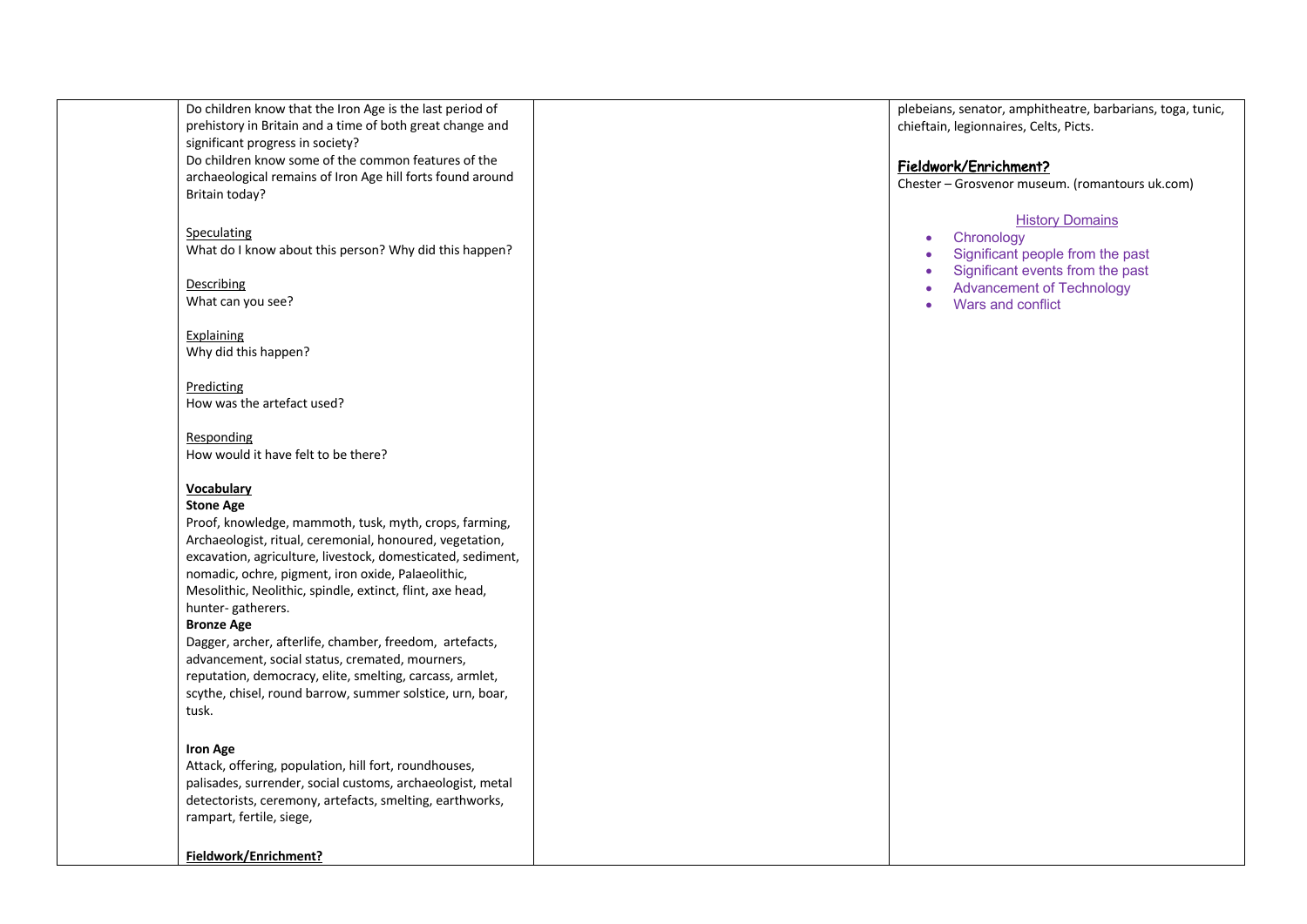| Beeston Castle - Iron Age House                                                                              |  |
|--------------------------------------------------------------------------------------------------------------|--|
| <b>History Domains</b><br>Chronology<br>Significant events from the past<br><b>Advancement of Technology</b> |  |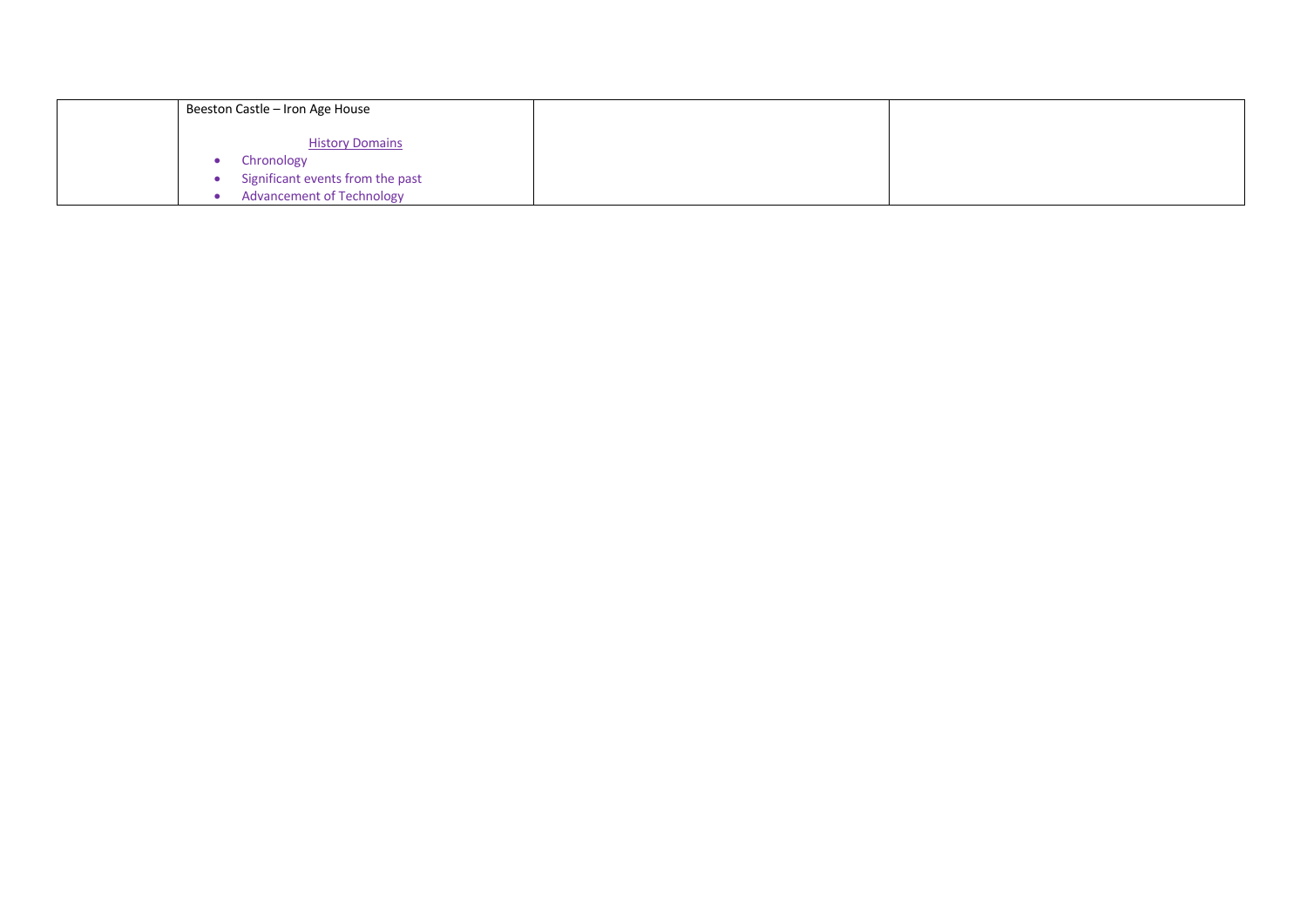| Year 4 | I can tell you about the legacy of The Ancient Greeks                                                                                                                                        | I can tell you about settlements, beliefs                                                                                                         | I can tell you about the impact that Viking raids and                                                                                                                                            |
|--------|----------------------------------------------------------------------------------------------------------------------------------------------------------------------------------------------|---------------------------------------------------------------------------------------------------------------------------------------------------|--------------------------------------------------------------------------------------------------------------------------------------------------------------------------------------------------|
|        |                                                                                                                                                                                              | and how England was ruled during Anglo-                                                                                                           | invasion had on Britain                                                                                                                                                                          |
|        | <b>National Curriculum</b>                                                                                                                                                                   | Saxon times.                                                                                                                                      |                                                                                                                                                                                                  |
|        | To develop a chronologically secure knowledge of British,<br>local and world history.                                                                                                        | <b>National Curriculum</b>                                                                                                                        | National Curriculum                                                                                                                                                                              |
|        | To address historically valid questions about change,<br>$\bullet$<br>cause, similarity, difference and significance.                                                                        | To develop a chronologically secure<br>knowledge of British, local and world<br>history.                                                          | To develop a chronologically secure knowledge of<br>British, local and world history.<br>To address historically valid questions about<br>$\bullet$<br>change, cause, similarity, difference and |
|        | To devise historically valid questions about change, cause,<br>$\bullet$<br>similarity, difference and significance.                                                                         | To address historically valid questions<br>about change, cause, similarity,                                                                       | significance.                                                                                                                                                                                    |
|        | To construct informed responses that involve selection<br>$\bullet$<br>and organization of relevant historical information.                                                                  | difference and significance.<br>To devise historically valid questions<br>about change, cause, similarity,                                        | To devise historically valid questions about<br>$\bullet$<br>change, cause, similarity, difference and<br>significance.                                                                          |
|        | To understand how knowledge of the past is constructed<br>$\bullet$<br>from a range of sources.                                                                                              | difference and significance.<br>To construct informed responses that                                                                              | To construct informed responses that involve<br>$\bullet$<br>selection and organization of relevant historical<br>information.                                                                   |
|        | Ancient Greece - a study of Greek life and achievements<br>and their influence on the western world.                                                                                         | involve selection and organization of<br>relevant historical information.                                                                         | To understand how knowledge of the past is<br>$\bullet$<br>constructed from a range of sources.                                                                                                  |
|        | <b>Key Questions to consider when planning</b><br>The story of the Trojan horse: historical fact, legend or classical<br>myth?                                                               | To understand how knowledge of the<br>past is constructed from a range of<br>sources.                                                             | The Viking and Anglo- Saxon struggle for the<br>kingdom of England to the time of Edward the<br>Confessor.                                                                                       |
|        | Do children know when the Trojan War in Ancient Greece took<br>place?<br>Do children know the main events in the siege of the city of Troy<br>during the Trojan War in Ancient Greece?       | The Viking and Anglo- Saxon struggle for<br>the kingdom of England to the time of<br>Edward the Confessor.                                        | <b>Key Questions to consider when planning</b><br>What did the Vikings want and how did Alfred stop them<br>getting it.                                                                          |
|        | Do children know how to evaluate the 'historical' evidence<br>regarding the triumphs and influence of the Ancient Greeks and<br>reach a judgement as to its reliability and trustworthiness? | <b>Key Questions to consider when planning</b><br>Do children know how to interpret both primary<br>and secondary sources of evidence to describe | Do children know the reasons for the attack on the Holy<br>Island of Lindisfarne in 793 by people referred to today as<br>'the Vikings' and what did this signify?                               |
|        | Do children know how to critique the visual, written and<br>archaeological evidence which presently exists?<br>Why should we care about the Ancient Greeks? Do children know                 | and explain what occurred in AD 410 that<br>contributed to the Romans abandoning Britain<br>forever?                                              | Do children know that the Vikings and Anglo-Saxons<br>struggled for the Kingdom of England to the time of Edward<br>the Confessor?                                                               |
|        | how to make a judgment regarding the true influence of Ancient<br>Greeks on modern Britain?                                                                                                  | Do children know some of the changes that<br>occurred to buildings and ways of life in Anglo-                                                     | Do the children understand the significance of the Battle of<br>Edington?                                                                                                                        |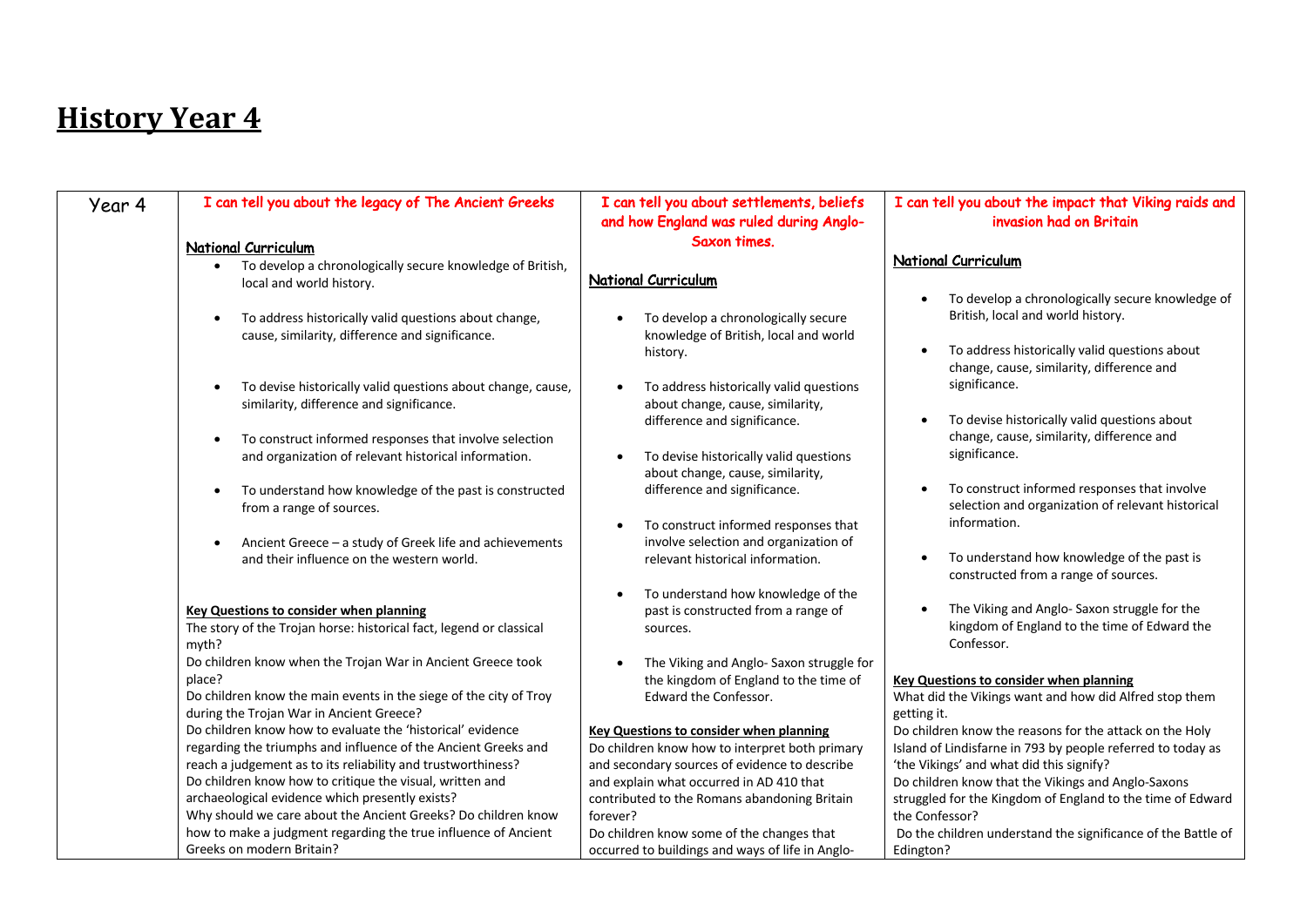| Do children know how to consider the reliability and              | Saxon Britain as a result of the country's          | Do children know the difference between historical              |
|-------------------------------------------------------------------|-----------------------------------------------------|-----------------------------------------------------------------|
| trustworthiness of sources such as Greek mythology and other      | conversion to Christianity, and evaluate the costs  | evidence and a myth, folklore and a legend, with reference      |
| 'historical stories' such as Robin Hood, King Arthur? Do children | and benefits for ordinary people compared with      | to both the commonly held belief that Viking Norsemen           |
| know the similarities and differences between the Roman Empire    | those of lords and noblemen?                        | wore helmets with horns and that the outlaw Robin Hood          |
| and Ancient Greece?                                               | Do children know who the Anglo- Saxons were         | really existed?                                                 |
| Do children know the significance of the Germany archaeologists   | and what was important to them?                     | Do children know why 'Vikings' is not, in fact, the correct     |
| 1870s discovery?                                                  | Do children know how to identify and describe the   | name for these people and explain who the attackers really      |
| Do children know about Greek life and achievements and their      | artefacts that were discovered in the Anglo-Saxon   | were?                                                           |
| influence on the Western world?                                   | ship burial at Sutton Hoo, explain why they are so  | Do children know what the Vikings wanted and how Alfred         |
|                                                                   | important to historians and, using these artefacts, | helped to stop them getting in?                                 |
| Speculating                                                       | reach a judgement as to how the burial would        | Do children know how to evaluate evidence relating to the       |
| What do I know about this person? Why did this happen?            | have been constructed and carried out?              | achievements of Anglo-Saxon King Already the Great, reach       |
|                                                                   | Do children know why Anglo-Saxon settlers           | a judgement as to whether he is justifiably 'great' and justify |
| Describing                                                        | created village communities in the countryside      | their decision?                                                 |
| What can you see?                                                 | rather than living in the towns that the Romans     | Do children know how to identify and describe the               |
|                                                                   | had vacated when they withdrew from Britain,        | distribution of those areas of Britain settled in by Viking     |
|                                                                   | and evaluate the advantages and disadvantages of    | Norsemen?                                                       |
| Explaining                                                        | living in this way compared with occupying          | Do children know how to compare and contrast the homes          |
| Why did this happen?                                              | existing towns?                                     | of Viking Norsemen with those of Anglo-Saxons and suggest       |
|                                                                   | Do children know a number of Anglo-Saxon gods       | reasons for the similarities and differences observed?          |
| Predicting                                                        | and explain why the beliefs and religious practices | Do children know why William, Duke of Normandy, fought          |
| How was the artefact used?                                        | of the Anglo-Saxons were called pagan?              | the Anglo-Saxon King Harold for the English crown at            |
|                                                                   | How were their beliefs and religious practices      | Hastings on 14 October 1066?                                    |
| Responding                                                        |                                                     | Do children know how to interpret a range of course             |
| How would it have felt to be there?                               | different to Christianity?                          |                                                                 |
|                                                                   | Do children know the situation and feelings of      | evidence to explain why most Viking Norsemen travelled to       |
| <b>Vocabulary</b>                                                 | Emperor Honorius in AD 410 and make a               | Britain in Anglo-Saxon times and justify their judgement?       |
| Comedy, culture, literature, theatre, sporting achievements,      | judgement about why the Romans left Britain and     |                                                                 |
| government, authentic, exploits, expedition, siege, interrogates, | the emotions the Emperor may have expressed?        | Speculating                                                     |
| authenticate, manuscript, engraving, procession, first-hand,      | Do children know why Britain converted to           | What do I know about this person? Why did this                  |
| archaeological, speculation, negotiation, legacy, philosophy,     | Christianity following the visit of Augustine and   | happen?                                                         |
| Olympic games, democracy, rule of law, tragedy, civilization, pi, | make a reasoned judgement about what the            |                                                                 |
| Archimedes, Alexander the Great.                                  | message from Pope Gregory to King Ethelbert         | Describing                                                      |
|                                                                   | might have been?                                    | What can you see?                                               |
| Fieldwork/Enrichment?                                             |                                                     |                                                                 |
| Workshop?                                                         | Speculating                                         | Explaining                                                      |
|                                                                   | What do I know about this person? Why               | Why did this happen?                                            |
|                                                                   | did this happen?                                    |                                                                 |
| <b>History Domains</b>                                            |                                                     | <b>Predicting</b>                                               |
| Chronology<br>$\bullet$                                           | Describing                                          | How was the artefact used?                                      |
| Significant people from the past<br>$\bullet$                     | What can you see?                                   |                                                                 |
| Significant events from the past<br>$\bullet$                     |                                                     | Responding                                                      |
| <b>Advancement of Technology</b><br>$\bullet$                     | <b>Explaining</b>                                   | How would it have felt to be there?                             |
| Wars and conflict<br>$\bullet$                                    | Why did this happen?                                |                                                                 |
|                                                                   |                                                     |                                                                 |
|                                                                   |                                                     | <b>Vocabulary</b>                                               |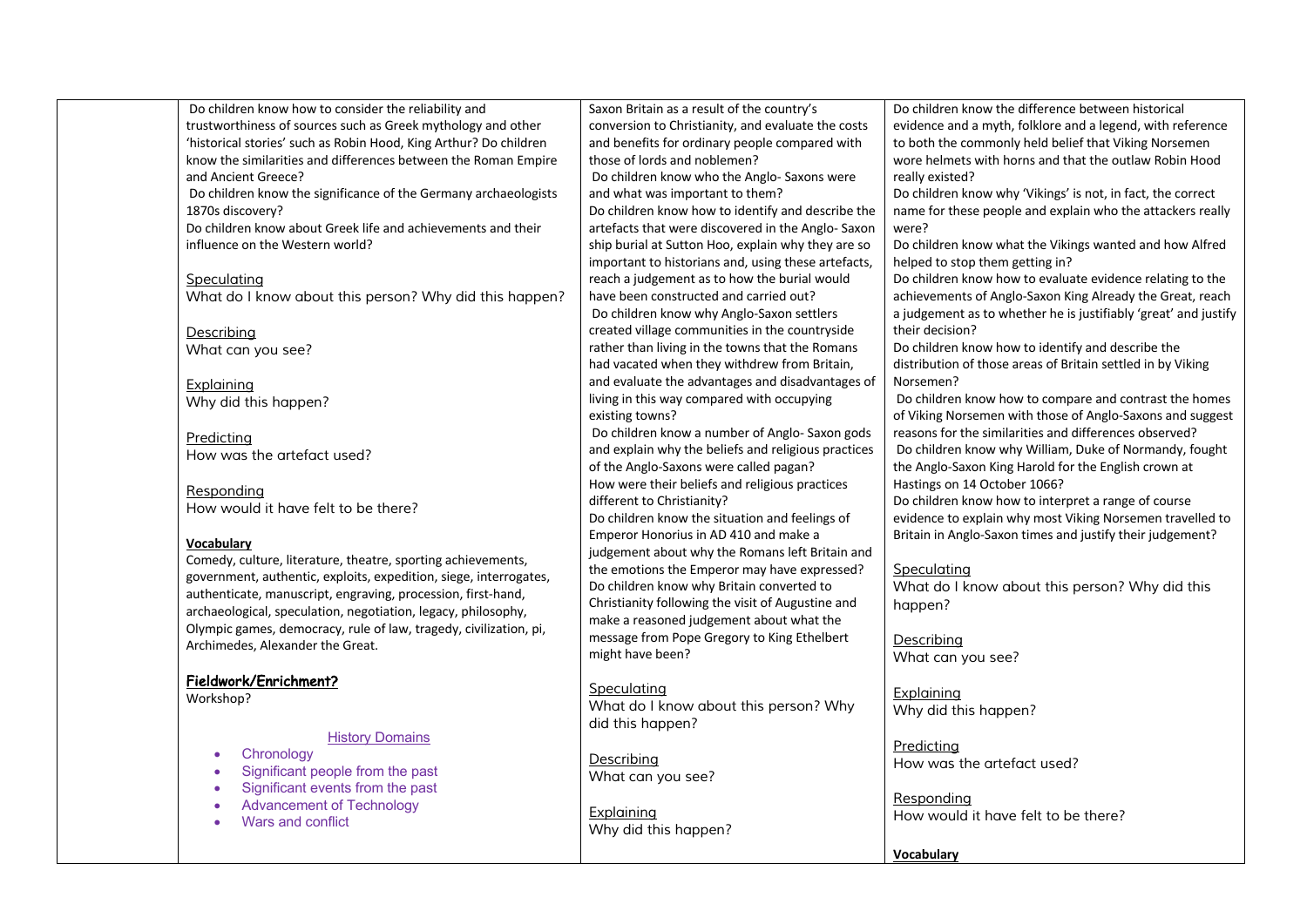|  | Predicting                                                                                        | Peace, slave, illiterate, tyranny, notorious, barren,                |
|--|---------------------------------------------------------------------------------------------------|----------------------------------------------------------------------|
|  | How was the artefact used?                                                                        | uprooted, homeland, invasion, famine, terror, fertile, shield-       |
|  |                                                                                                   | wall, long ships, encamped, heathens, inhabited, priory,             |
|  | Responding                                                                                        | fortified, chieftain, burhs, legacy, medieval, moat, fortress.       |
|  | How would it have felt to be there?                                                               |                                                                      |
|  |                                                                                                   | Fieldwork/Enrichment?                                                |
|  | Vocabulary                                                                                        | Making Viking Longboats                                              |
|  | The Dark Ages, Farmers, extended family, ruins,                                                   | York Visit?                                                          |
|  | villages, tribe, settlement, thatched, armour,                                                    |                                                                      |
|  | warrior, leather, battle, shield, helmet, slave,<br>stained-glass window, Christianity, invaders, | <b>History Domains</b>                                               |
|  | incomers, primary evidence, secondary evidence,                                                   | Chronology                                                           |
|  | superstitions, excavation, defences, migration,                                                   | Significant people from the past                                     |
|  | monasteries, barbarians, Visigoths, Angles,                                                       | Significant events from the past<br><b>Advancement of Technology</b> |
|  | Saxons, Jutes, Picts, plundered, Gaul, nobleman,                                                  | Wars and conflict                                                    |
|  | serf, pagan.                                                                                      |                                                                      |
|  |                                                                                                   |                                                                      |
|  | Fieldwork/Enrichment?                                                                             |                                                                      |
|  | Potteries museum - Anglo Saxon Hoard                                                              |                                                                      |
|  |                                                                                                   |                                                                      |
|  | <b>History Domains</b>                                                                            |                                                                      |
|  | Chronology<br>$\bullet$                                                                           |                                                                      |
|  | Significant people from the past<br>Significant events from the past                              |                                                                      |
|  | <b>Advancement of Technology</b>                                                                  |                                                                      |
|  | Wars and conflict                                                                                 |                                                                      |
|  |                                                                                                   |                                                                      |
|  |                                                                                                   |                                                                      |
|  |                                                                                                   |                                                                      |
|  |                                                                                                   |                                                                      |
|  |                                                                                                   |                                                                      |
|  |                                                                                                   |                                                                      |
|  |                                                                                                   |                                                                      |
|  |                                                                                                   |                                                                      |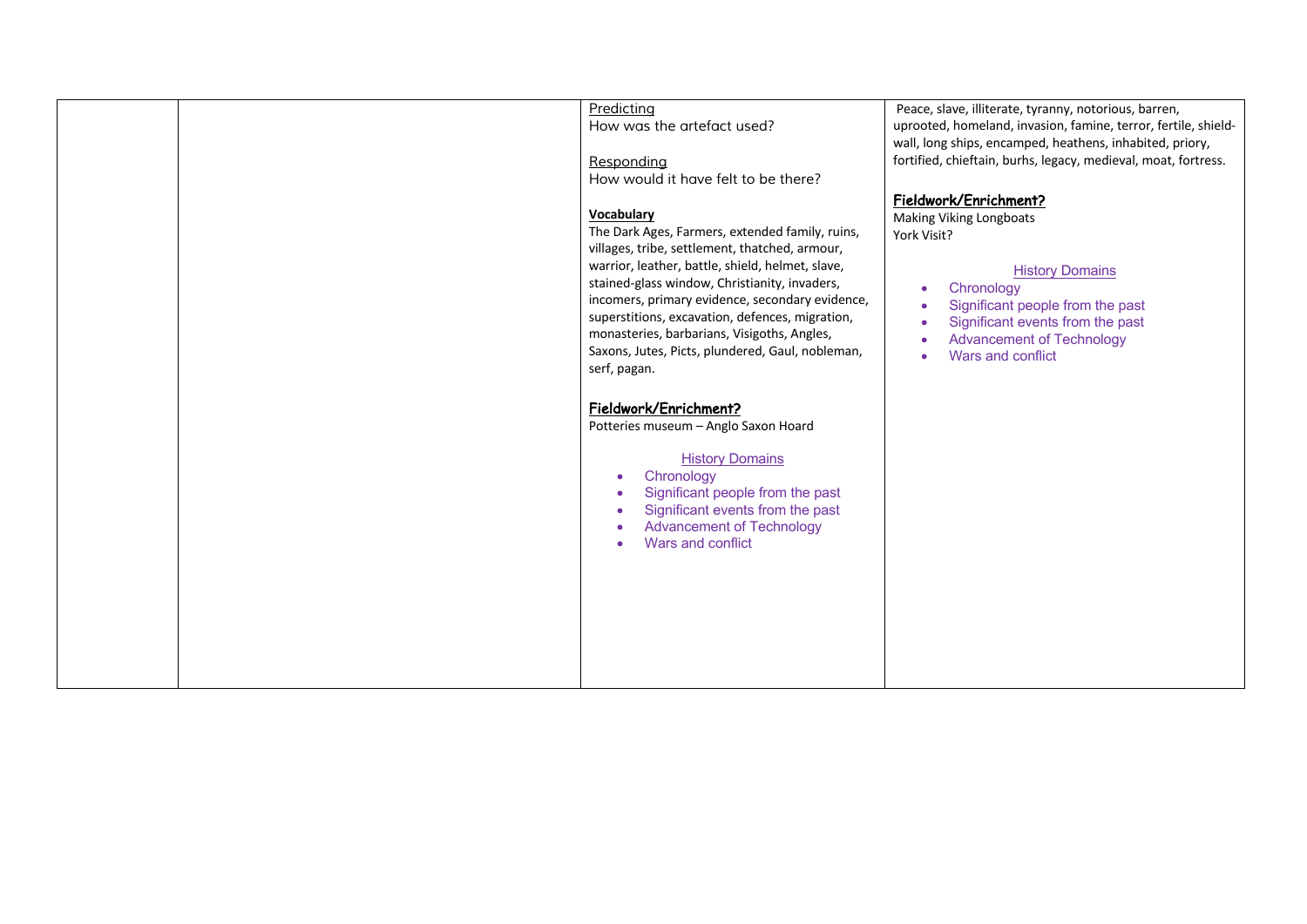| Year 5 | I can tell you about the achievements of the Ancient<br>Egyptians                                                                                                                                                                                                                                                                                                                                                                                                                                                                                                                  | I can tell you about the pottery and<br>mining heritage of Stoke on Trent                                                                                                                                                                                                                                                                                                                                                                                                                                             | I can tell you how life changed during WW2 and how<br><b>WW2 changed Britain</b>                                                                                                                                                                                                                                                                                                                                                                                                                                                                            |
|--------|------------------------------------------------------------------------------------------------------------------------------------------------------------------------------------------------------------------------------------------------------------------------------------------------------------------------------------------------------------------------------------------------------------------------------------------------------------------------------------------------------------------------------------------------------------------------------------|-----------------------------------------------------------------------------------------------------------------------------------------------------------------------------------------------------------------------------------------------------------------------------------------------------------------------------------------------------------------------------------------------------------------------------------------------------------------------------------------------------------------------|-------------------------------------------------------------------------------------------------------------------------------------------------------------------------------------------------------------------------------------------------------------------------------------------------------------------------------------------------------------------------------------------------------------------------------------------------------------------------------------------------------------------------------------------------------------|
|        | <b>National Curriculum</b><br>To develop a chronologically secure knowledge of<br>$\bullet$<br>British, local and world history.<br>To address historically valid questions about<br>$\bullet$<br>change, cause, similarity, difference and<br>significance.<br>To devise historically valid questions about change,<br>cause, similarity, difference and significance.<br>To construct informed responses that involve<br>selection and organization of relevant historical<br>information.<br>To understand how knowledge of the past is<br>constructed from a range of sources. | <b>National Curriculum</b><br>To develop a chronologically secure<br>knowledge of British, local and<br>world history.<br>To address historically valid<br>$\bullet$<br>questions about change, cause,<br>similarity, difference and<br>significance.<br>To devise historically valid questions<br>$\bullet$<br>about change, cause, similarity,<br>difference and significance.<br>To construct informed responses<br>$\bullet$<br>that involve selection and<br>organization of relevant historical<br>information. | <b>National Curriculum</b><br>To develop a chronologically secure<br>knowledge of British, local and world history.<br>To address historically valid questions about<br>change, cause, similarity, difference and<br>significance.<br>To devise historically valid questions about<br>change, cause, similarity, difference and<br>significance.<br>To construct informed responses that involve<br>selection and organization of relevant<br>historical information.<br>To understand how knowledge of the past is<br>constructed from a range of sources. |
|        | The achievements of the earliest civilizations $-$ an<br>overview of where and when the first civilizations<br>appeared and a depth study of one of the following:<br>Ancient Egypt.<br>Key Questions to consider when planning<br>Was everyone an Ancient Egyptian?                                                                                                                                                                                                                                                                                                               | To understand how knowledge of<br>$\bullet$<br>the past is constructed from a range<br>of sources.<br>A local history study.                                                                                                                                                                                                                                                                                                                                                                                          | A study of an aspect or theme in British<br>history that extends pupils' chronological<br>knowledge beyond 1066.                                                                                                                                                                                                                                                                                                                                                                                                                                            |
|        | Do children know about the lives of people in different sections of<br>Egyptian society and critique what life was really like at this time -<br>both in Egypt and worldwide? Do children know how to use the<br>evidence of artefacts to analyse what life was really like for<br>Egyptians from all parts of society?<br>Did Howard Carter's discovery change what was already known<br>about Ancient Egypt?<br>Do children know the similarities and differences in the lives of<br>people in different sections of Egyptian society? and explain why                           | Key Questions to consider when planning<br>Do the children know the chronological order of<br>the introduction of the railway in Britain and more<br>locally?<br>Do children understand how the pottery and<br>mining heritage of Stoke on Trent impacted on the<br>area?                                                                                                                                                                                                                                             | Key Questions to consider when planning<br>Do children know that the Battle of Britain took place during<br>World War two?<br>Do children know why Britain went to war with Germany in<br>1939 and give reasons why living in Britain during WW2 was<br>very challenging?<br>Do children know how to compare the resources of the<br>German Luftwaffe and the British Royal Air Force?                                                                                                                                                                      |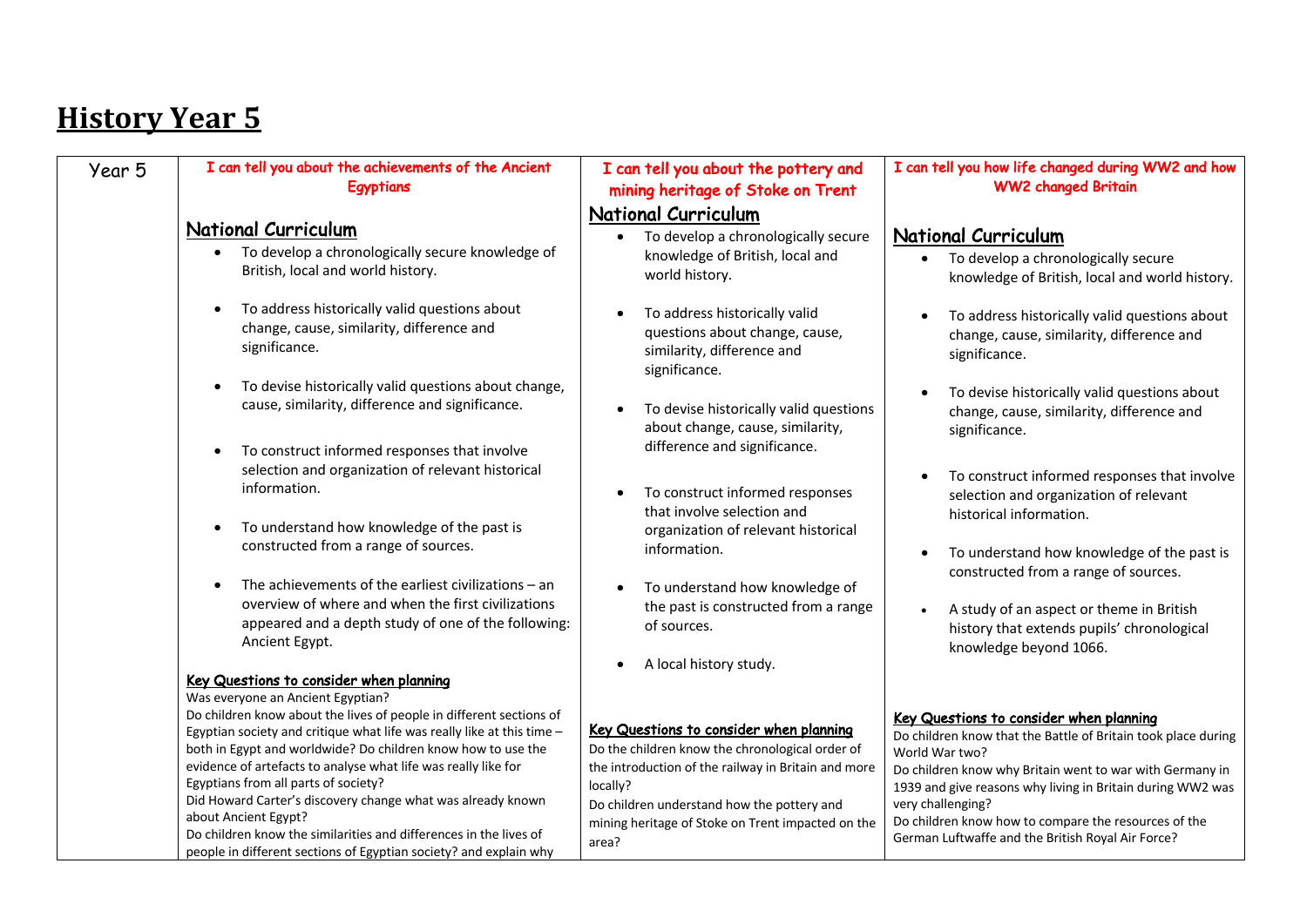| narrow one?<br>across parallel civilizations?<br>history? | our understanding of the Egyptian people as a whole is a very<br>Do children know how to consider the qualities of a great ruler and<br>compare and contrast these with those other rules of the period<br>Was Howard Carter's discovery in 1922 a significant event in<br>What do we really know about the significance of Cleopatra? Did | Do children know how to make a justified<br>judgement about why the introduction of the<br>railway was such a significant change in Stoke on<br>Trent and Britain?<br>Are the children able to apply their previous<br>knowledge to explain how Baldwins Gate and<br>Stoke on Trent has changed over time? | Do children know why Hitler needed to defeat the British<br>Royal Air Force before launching an invasion of Britain in<br>1940, justifying their reasoning using numerical and written<br>evidence? Do children know how the Second World War<br>affected people in their own locality, Stoke on Trent and<br>Britain?<br>Do children know the relative importance of the factors that<br>contributed to Britain winning the Battle of Britain in 1940 |
|-----------------------------------------------------------|--------------------------------------------------------------------------------------------------------------------------------------------------------------------------------------------------------------------------------------------------------------------------------------------------------------------------------------------|------------------------------------------------------------------------------------------------------------------------------------------------------------------------------------------------------------------------------------------------------------------------------------------------------------|--------------------------------------------------------------------------------------------------------------------------------------------------------------------------------------------------------------------------------------------------------------------------------------------------------------------------------------------------------------------------------------------------------------------------------------------------------|
| she 'make' or 'break' Ancient Egypt?<br>Speculating       | How did Cleopatra contribute to Ancient Egypt's final fall?                                                                                                                                                                                                                                                                                | Do children know how to compare and contrast<br>accomplishments of famous individuals from<br>Stoke on Trent across time periods and make a<br>judgment with reasons as to which they consider                                                                                                             | and make a judgment as to which of these they feel were<br>most significant?                                                                                                                                                                                                                                                                                                                                                                           |
| Describing                                                | What do I know about this person? Why did this happen?                                                                                                                                                                                                                                                                                     | was the greatest achievement?<br>Do the children understand how the railway<br>enabled society to change in Britain and global?                                                                                                                                                                            | Speculating<br>What do I know about this person? Why did this<br>happen?                                                                                                                                                                                                                                                                                                                                                                               |
| What can you see?<br>Explaining                           |                                                                                                                                                                                                                                                                                                                                            | Do the children understand the context of the<br>railway and its influence on the industrial<br>revolution and its impact on stoke on Trent?                                                                                                                                                               | Describing<br>What can you see?                                                                                                                                                                                                                                                                                                                                                                                                                        |
| Why did this happen?<br>Predicting                        |                                                                                                                                                                                                                                                                                                                                            | Do the children understand the context of the<br>mining and pottery industry and its influence on                                                                                                                                                                                                          | Explaining<br>Why did this happen?                                                                                                                                                                                                                                                                                                                                                                                                                     |
| How was the artefact used?<br>Responding                  |                                                                                                                                                                                                                                                                                                                                            | the industrial revolution and its impact on Stoke<br>on Trent?                                                                                                                                                                                                                                             | Predicting                                                                                                                                                                                                                                                                                                                                                                                                                                             |
| How would it have felt to be there?                       |                                                                                                                                                                                                                                                                                                                                            | Speculating<br>What do I know about this person? Why<br>did this happen?                                                                                                                                                                                                                                   | How was the artefact used?<br>Responding                                                                                                                                                                                                                                                                                                                                                                                                               |
| Vocabulary<br>Civilization; Dynasty;                      | decline; legacy; agriculture; Ancient Sumer; Indus Valley; depict.                                                                                                                                                                                                                                                                         | Describing<br>What can you see?                                                                                                                                                                                                                                                                            | How would it have felt to be there?<br><b>Vocabulary</b>                                                                                                                                                                                                                                                                                                                                                                                               |
|                                                           |                                                                                                                                                                                                                                                                                                                                            | Explaining<br>Why did this happen?                                                                                                                                                                                                                                                                         | Second World War, soldiers, battleship, surrounded,<br>government, submarine, mission, radio waves, combat,<br>tactics, Invasion, territories, parliament, evacuation,<br>channel Island, mainland, diplomatic, tantamount,                                                                                                                                                                                                                            |
| Fieldwork/Enrichment?<br>Egyptian exploration day         | <b>History Domains</b>                                                                                                                                                                                                                                                                                                                     | Predicting<br>How was the artefact used?                                                                                                                                                                                                                                                                   | parachutist, landing craft, air craft carrier, minesweeper,<br>bomber aircraft, dive bomber, minefield, artillery, torpedo,<br>headquarters, radar, transmitter, detection, operator,<br>broadcast, airborne, airfield, convey, occupied, Blitz,                                                                                                                                                                                                       |
| Chronology                                                | Significant people from the past<br>Significant events from the past                                                                                                                                                                                                                                                                       | Responding<br>How would it have felt to be there?                                                                                                                                                                                                                                                          | Fieldwork/Enrichment?<br>WW2 Workshop                                                                                                                                                                                                                                                                                                                                                                                                                  |
| <b>Advancement of Technology</b><br>$\bullet$             |                                                                                                                                                                                                                                                                                                                                            | Vocabulary<br>Industrial revolution: economic growth: housing                                                                                                                                                                                                                                              | German Cemetery in Cannock Chase.                                                                                                                                                                                                                                                                                                                                                                                                                      |

Industrial revolution; economic growth; housing boom; industry; iron; coal; pottery; travelling;

National Memorial Arboretum.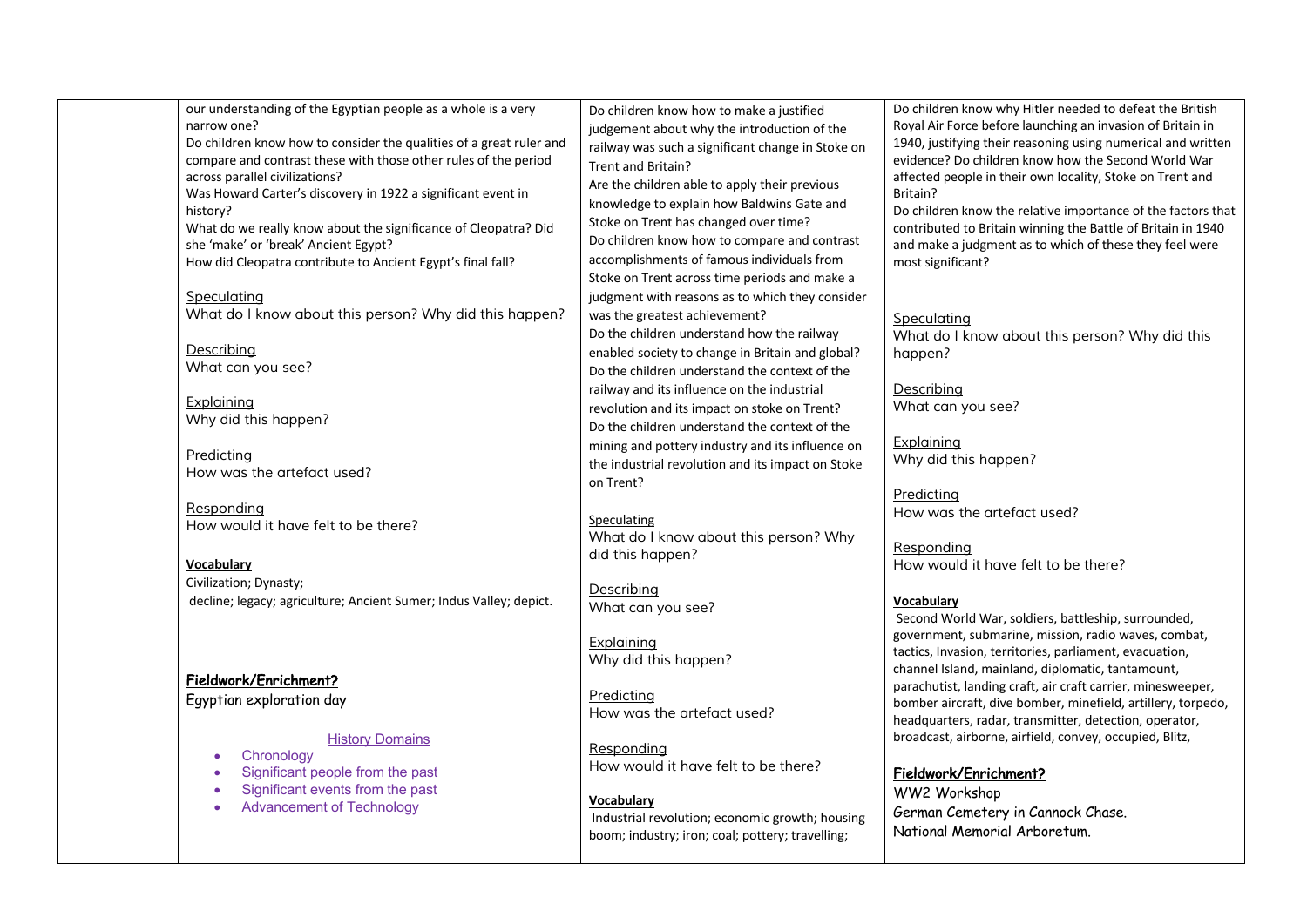| canal; Great exhibition; prospects; investment;<br>agriculture; capital;<br>Fieldwork/Enrichment?<br>Colliery visit<br>Wedgewood etc.                                                                                            | <b>History Domains</b><br>Chronology<br>Significant people from the past<br>Significant events from the past<br>Local study<br>٠<br><b>Advancement of Technology</b><br>Wars and conflict |
|----------------------------------------------------------------------------------------------------------------------------------------------------------------------------------------------------------------------------------|-------------------------------------------------------------------------------------------------------------------------------------------------------------------------------------------|
| <b>History Domains</b><br>Chronology<br>٠<br>Significant people from the past<br>Significant events from the past<br>Local study<br>$\bullet$<br><b>Advancement of Technology</b><br>$\bullet$<br>Wars and conflict<br>$\bullet$ |                                                                                                                                                                                           |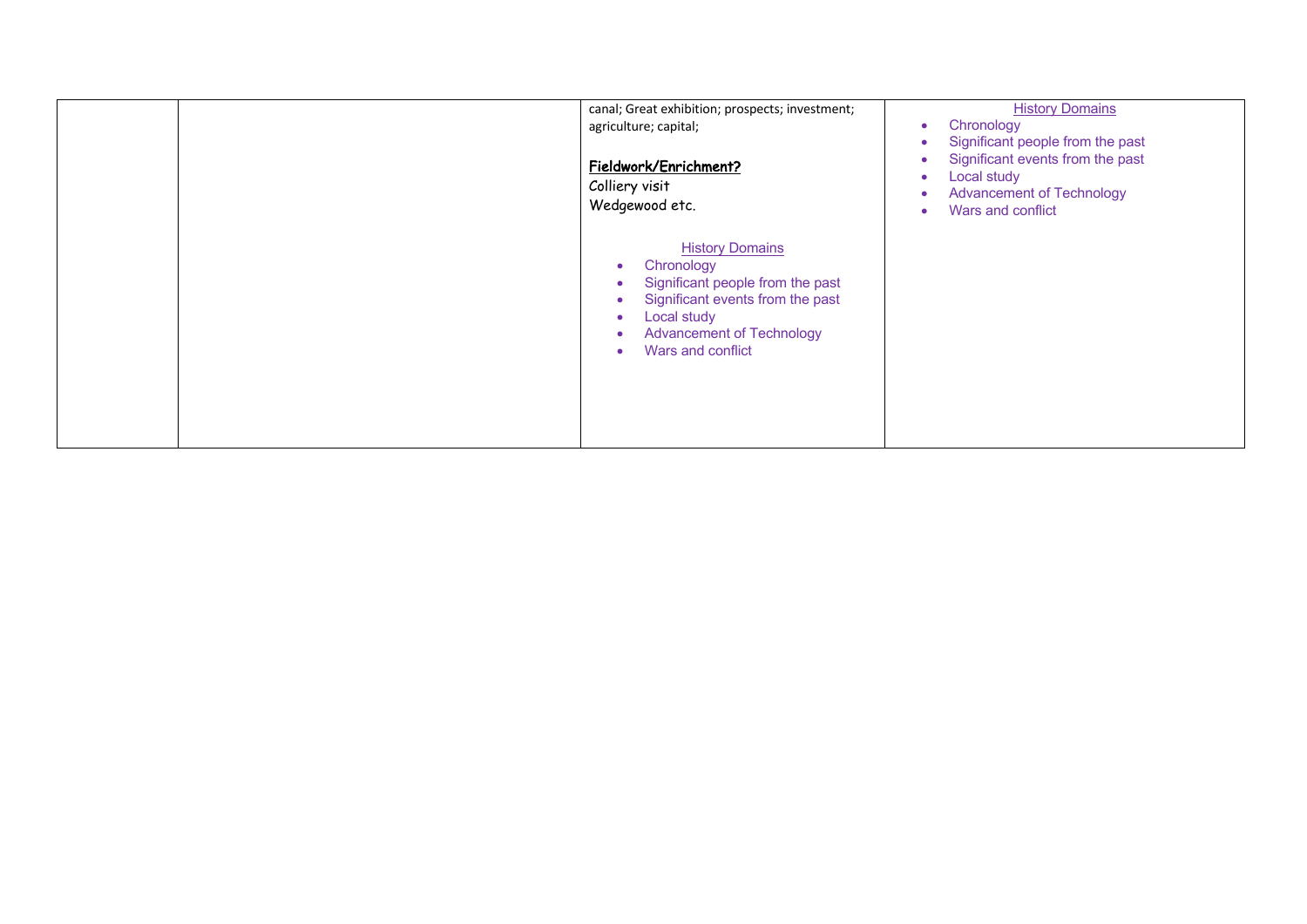| Year 6 | I can tell you how Crime and Punishment has changed<br>through the ages                                                                                                                                                                                                                                                                        | I can compare how the Mayans lived to<br><b>British history</b>                                                                                                                                                                                                                                                         | I can tell you how the Victorians changed<br><b>Britain</b>                                                                                                                                                                                       |
|--------|------------------------------------------------------------------------------------------------------------------------------------------------------------------------------------------------------------------------------------------------------------------------------------------------------------------------------------------------|-------------------------------------------------------------------------------------------------------------------------------------------------------------------------------------------------------------------------------------------------------------------------------------------------------------------------|---------------------------------------------------------------------------------------------------------------------------------------------------------------------------------------------------------------------------------------------------|
|        | National Curriculum<br>To develop a chronologically secure knowledge of British,<br>local and world history.<br>To address historically valid questions about change,<br>cause similarity, difference and significance.<br>To devise historically valid questions about change, cause<br>$\bullet$<br>similarity, difference and significance. | <b>National Curriculum</b><br>To develop a chronologically secure<br>knowledge of British, local and world<br>history.<br>To address historically valid questions<br>about change, cause, similarity,<br>difference and significance.                                                                                   | <b>National Curriculum</b><br>• To develop a chronologically secure<br>knowledge of British, local and world history.<br>To address historically valid questions about<br>$\bullet$<br>change, cause, similarity, difference and<br>significance. |
|        | To construct informed responses that involve selection<br>and organisation of relevant historical information.                                                                                                                                                                                                                                 | To devise historically valid questions<br>about change, cause, similarity,<br>difference and significance.                                                                                                                                                                                                              | To devise historically valid questions about<br>change, cause, similarity, difference and<br>significance.                                                                                                                                        |
|        | To understand how knowledge of the past is constructed<br>from a range of sources.<br>A study of an aspect or theme in British history that                                                                                                                                                                                                    | To construct informed responses that<br>$\bullet$<br>involve selection and organization of<br>relevant historical information.                                                                                                                                                                                          | To construct informed responses that involve<br>selection and organization of relevant<br>historical information.                                                                                                                                 |
|        | extends pupils' chronological knowledge beyond 1066.                                                                                                                                                                                                                                                                                           | To understand how knowledge of the<br>past is constructed from a range of<br>sources.                                                                                                                                                                                                                                   | To understand how knowledge of the past is<br>$\bullet$<br>constructed from a range of sources.                                                                                                                                                   |
|        | <b>Key Questions</b><br>Do the children recognize that punishments have changed over the<br>years?<br>Can children give examples of crime and punishment from a                                                                                                                                                                                | A non-European society that provides<br>contrasts with British history                                                                                                                                                                                                                                                  | A study of an aspect or theme in British<br>history that extends pupils' chronological<br>knowledge beyond 1066.                                                                                                                                  |
|        | specific era?<br>Can children place punishments on a timeline, chronicling how they<br>have changed over the years?<br>Do children recognize how different crimes were punished in more<br>than one era?<br>Can children make comparisons between crimes and punishments<br>from Anglo-Saxon times to the present day?<br>Speculating          | <b>Key Questions</b><br>Why did the Ancient Maya change the way they<br>lived?<br>Do children know where and when the Ancient<br>Mayan people lived?<br>Do children know what other civilisations existed<br>contemporaneously during the Ancient Mayan<br>time period?<br>Do children understand why the Ancient Mayan | <b>Key Questions</b><br>Can pupils identify a range of features of a typical Victorian<br>town?<br>Do children know how schooling in Victorian times was<br>different to today?<br>Why was Britain so powerful during the Victorian era?          |
|        | What do I know about this person? Why did this happen?                                                                                                                                                                                                                                                                                         | civilisation dates begin in BC and ended in AD?                                                                                                                                                                                                                                                                         |                                                                                                                                                                                                                                                   |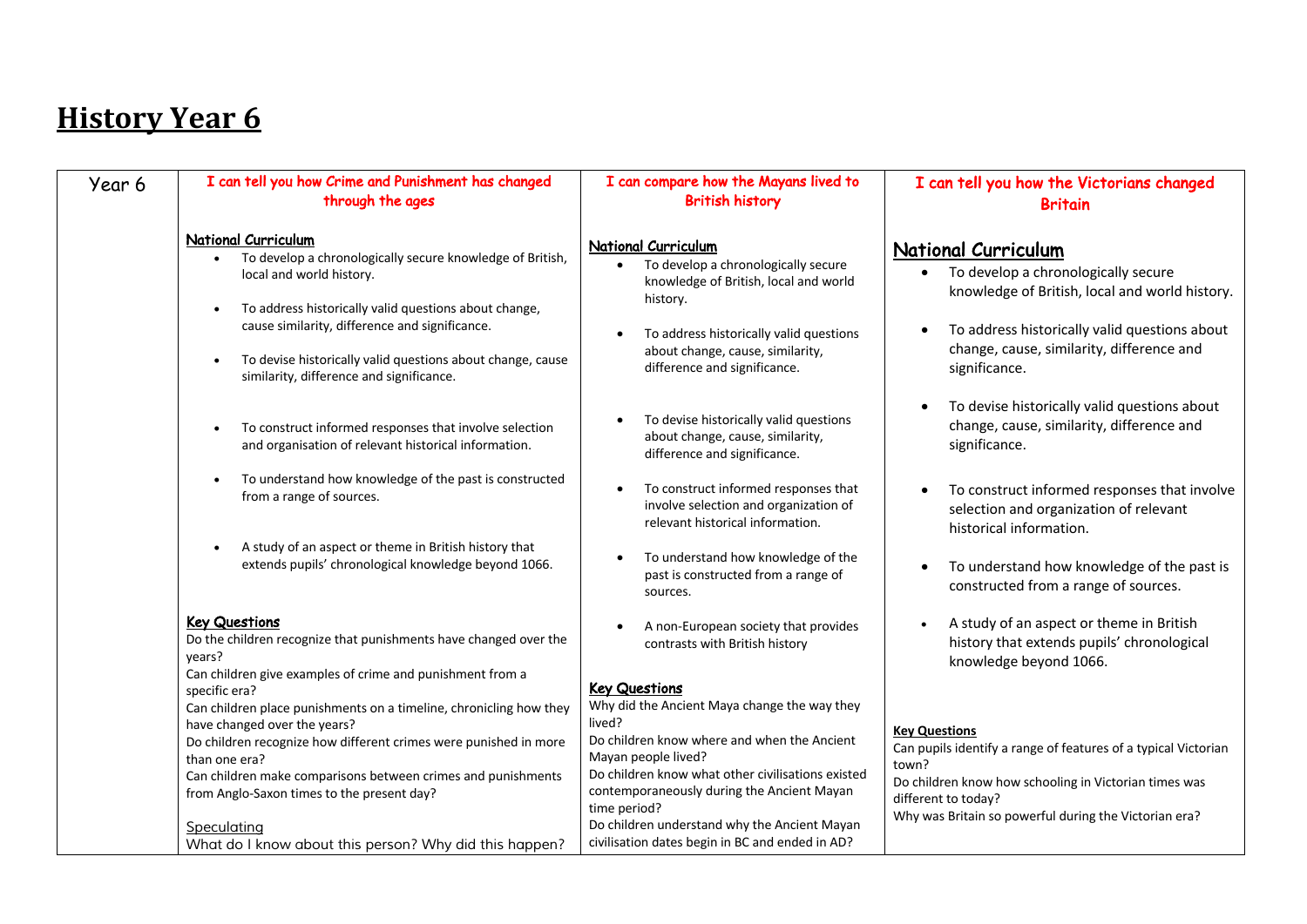| Describing                                                                                                                | Do children know how to synthesis a range of<br>ideas to reach a judgment as to the likely cause of                                                                                                                         | Was the Victorian Era a Dark Age or a Golden Age? Children<br>to consider not only the achievements but also the                                                                                                                                      |
|---------------------------------------------------------------------------------------------------------------------------|-----------------------------------------------------------------------------------------------------------------------------------------------------------------------------------------------------------------------------|-------------------------------------------------------------------------------------------------------------------------------------------------------------------------------------------------------------------------------------------------------|
| What can you see?                                                                                                         | the gradual abandonment of the Maya jungle<br>cities and justify their conclusions?                                                                                                                                         | 'downside' of Victorian Times.<br>Can the children weigh up different evidence and come to a                                                                                                                                                          |
| Explaining<br>Why did this happen?                                                                                        | Do children know, why the ancient Maya changed<br>the way they lived?                                                                                                                                                       | conclusion about which is most significant?<br>Do the children appreciate different perspectives on the                                                                                                                                               |
| Predicting                                                                                                                | Do children know how to use a range of ancient<br>Maya artefacts - including stone carvings,                                                                                                                                | past? And that historians investigating different aspects of<br>the period will come up with different views.                                                                                                                                         |
| How was the artefact used?                                                                                                | hieroglyphs, clay and stone pottery figurines and<br>ornaments to come to a reasoned and informed                                                                                                                           | Speculating                                                                                                                                                                                                                                           |
| Responding<br>How would it have felt to be there?                                                                         | judgment about their purpose?<br>Do children understand the purpose of the<br>ancient Maya city of Chichen Itza, justifying their                                                                                           | What do I know about this person? Why did this<br>happen?                                                                                                                                                                                             |
| Vocabulary<br>Wergild; pillory; stocks; Treason; Hanged, Drawn and Quartered; Separate                                    | reasoning?<br>Do children know how to synthesis a range of<br>ideas to reach a judgment as to the likely cause of                                                                                                           | Describing<br>What can you see?                                                                                                                                                                                                                       |
| system.<br>Fieldwork/Enrichment?                                                                                          | the gradual abandonment of the Maya jungle<br>cities and justify their conclusions?<br>Do children know how the lives of ancient                                                                                            | Explaining<br>Why did this happen?                                                                                                                                                                                                                    |
| <b>History Domains</b>                                                                                                    | Mayan's changed over time?<br>Do children know the occupations of modern<br>Maya people and how these compare to their                                                                                                      | Predicting<br>How was the artefact used?                                                                                                                                                                                                              |
| Chronology<br>$\bullet$<br>Significant people from the past<br>$\bullet$<br>Significant events from the past<br>$\bullet$ | Ancient Mayan ancestors?<br>Do children know how to compare the Ancient<br>Mayan monuments to those in other prehistory                                                                                                     | Responding<br>How would it have felt to be there?                                                                                                                                                                                                     |
| <b>Advancement of Technology</b><br>$\bullet$<br>Wars and conflict<br>$\bullet$                                           | civilisations, such as Stonehenge?<br>Do children know what John and Frederick, two<br>traveller-explorers, discovered in 1839? Do<br>children know the social and religious importance<br>of the Maya ball game pok-a-tok? | <b>Vocabulary</b><br>Drill, leisure, British Empire, Power, Industrial Resolution,<br>Parliament, population, reform, workhouse, responsibility,<br>resilience                                                                                        |
|                                                                                                                           | Do children understand the system of terraced<br>farming used by the Maya in mountainous areas<br>and explain why this method helped to stop the<br>precious soil being eroded or washed away?                              | Fieldwork/Enrichment?<br><b>Blists Hill Museum</b>                                                                                                                                                                                                    |
|                                                                                                                           | Speculating<br>What do I know about this person? Why<br>did this happen?                                                                                                                                                    | <b>History Domains</b><br>Chronology<br>$\bullet$<br>Significant people from the past<br>$\bullet$<br>Significant events from the past<br>Local study<br>$\bullet$<br><b>Advancement of Technology</b><br>$\bullet$<br>Wars and conflict<br>$\bullet$ |
|                                                                                                                           | Describing<br>What can you see?                                                                                                                                                                                             |                                                                                                                                                                                                                                                       |
|                                                                                                                           |                                                                                                                                                                                                                             |                                                                                                                                                                                                                                                       |